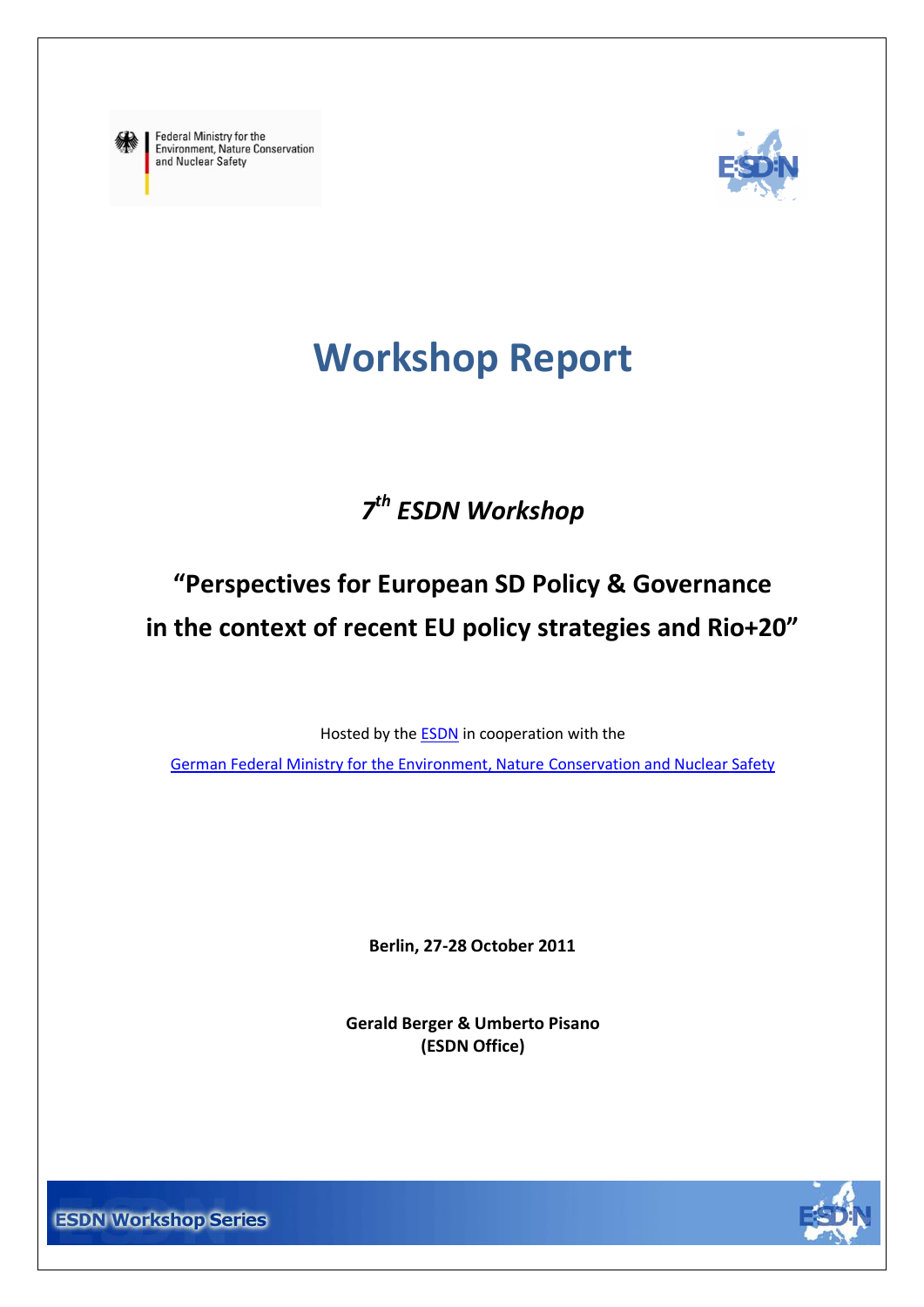| SESSION 1: REFLECTION ON SD POLICY & GOVERNANCE IN EU POLICY STRATEGIES 5              |  |
|----------------------------------------------------------------------------------------|--|
|                                                                                        |  |
|                                                                                        |  |
|                                                                                        |  |
| SESSION 2: EXPERIENCES WITH SD POLICY & GOVERNANCE AT THE EU AND MEMBER STATES LEVEL12 |  |
|                                                                                        |  |
|                                                                                        |  |
|                                                                                        |  |
|                                                                                        |  |
| SESSION 3: FUTURE DEVELOPMENT AND ROLE OF INSTITUTIONS/MECHANISMS 15                   |  |
| KEYNOTE ON FUTURE PERSPECTIVES AND REQUIREMENTS OF SD POLICY & GOVERNANCE IN EUROPE15  |  |
|                                                                                        |  |
|                                                                                        |  |
|                                                                                        |  |
|                                                                                        |  |

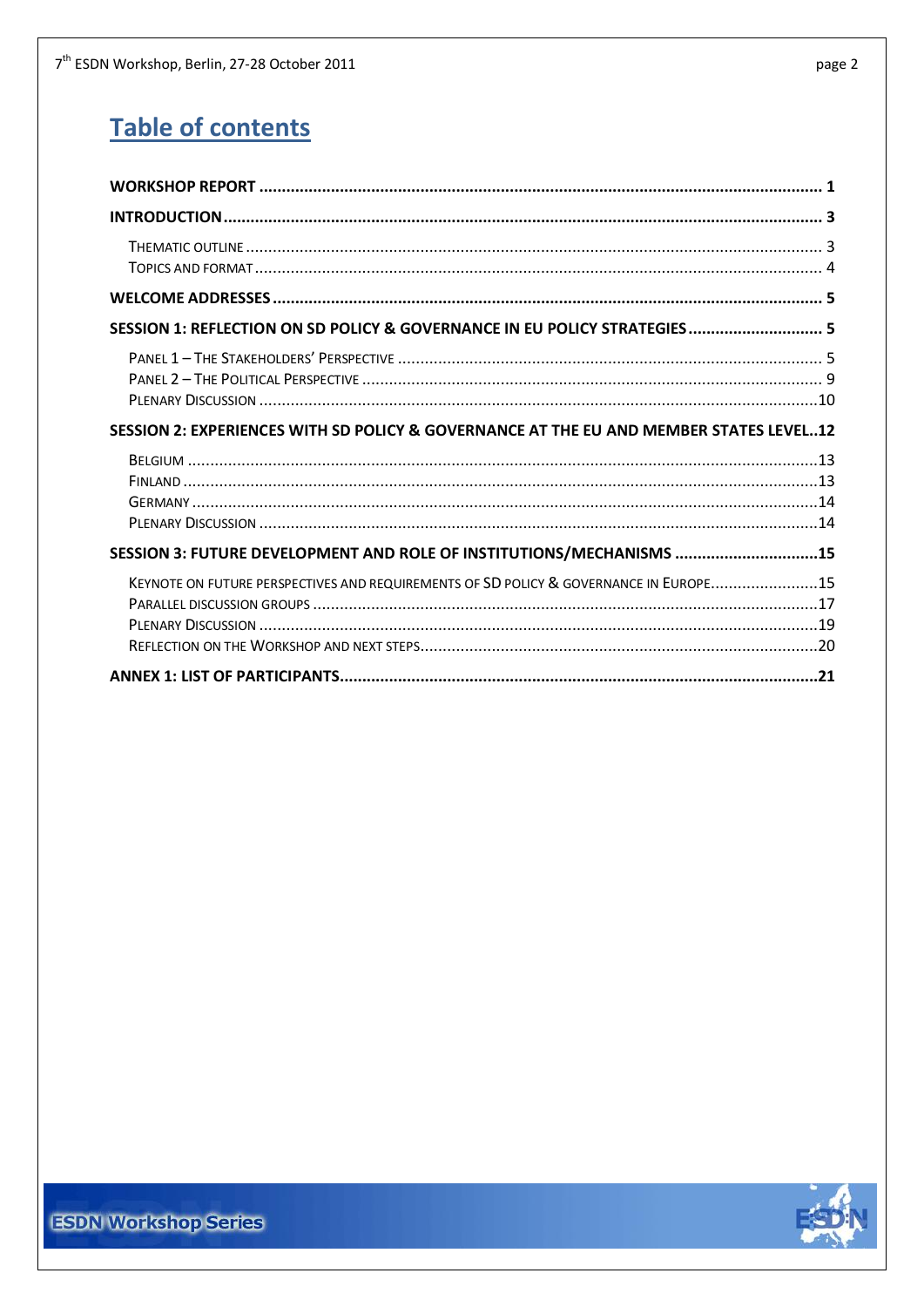## <span id="page-2-0"></span>**Introduction**

The 7<sup>th</sup> ESDN workshop, entitled "Perspectives for European SD Policy & Governance in the context of recent EU policy strategies and Rio+20", took place in Berlin on 27-28 October 2011 and was hosted by the ESDN in cooperation with the German Federal Ministry for the Environment Nature Conservation and Nuclear Safety. In total, 45 participants from 16 European countries attended the workshop, including ESDN members, representatives from the Secretariat-General of the European Commission, the EEAC, the UNEP Regional Office for Europe, and Eurostat as well as many experts from national ministries, academia and NGOs. The list of participants can be found in Annex I of this report.

## <span id="page-2-1"></span>**Thematic outline**

Sustainable development (SD) is a complex policy concept which involves the integration and coherence of different policy sectors, the coordination between different tiers of government, strategic objectives and high-level commitment, implementation through adequate policies and related measures, monitoring and evaluation procedures, etc. All of this points to the necessity of developing adequate governance mechanisms for achieving SD. One important tool for SD governance is policy strategies that outline a coordinated process and specific targets to achieve a balance of economic, environmental and social objectives.

Currently, the framework for SD policy and governance in the European Union is in a state of change. The [EU SDS of 2006](http://register.consilium.europa.eu/pdf/en/06/st10/st10917.en06.pdf) requires that in 2011 the European Council should decide "when a comprehensive review of the EU SDS needs to be launched" (para 45); a decision on the review will also influence the future of the EU SDS. SD issues and targets are increasingly included in other important EU policy strategies, most notably in the **Europe 2020 strategy**, Europe's major policy strategy to achieve "smart, sustainable and inclusive growth", the Europe 2020 flagship initiative, "A resource-[efficient Europe"](http://ec.europa.eu/resource-efficient-europe/pdf/resource_efficient_europe_en.pdf) (2011), and its [Roadmap](http://ec.europa.eu/environment/resource_efficiency/pdf/com2011_571.pdf) that was adopted on 20 September 2011.

Additionally, the [UN Conference on Sustainable Development \(Rio+20\)](http://www.uncsd2012.org/) will focus on the institutional framework for SD and issues of SD governance as one of its major themes, including SD strategy processes at the national level. At a recent UNCSD High Level Dialogue in preparation of Rio+20 in Solo/Indonesia on 19-21 July 2011, the [chair summarized](http://www.uncsd2012.org/rio20/content/documents/Chairs%20Summary%20from%20Solo%20meeting.pdf) important messages to move the theme forward. Among them were (i) the renewed political commitment for SD and a translation of this into concrete implementation; (ii) ensuring the integration of economic, environmental and social policies; (iii) increased support for national SD strategies; (iv) SD governance at all levels needs to be reviewed, supported and strengthened; and (v) budgetary resources for SD implementation, capacity-building and technology transfer.

All of these recent developments and pressing policy issues (e.g. fiscal consolidation, demographic changes, etc.) call for discussions on how SD policy and governance can be best addressed in current EU policy strategies and in preparation for the Rio+20 conference. The ESDN is mentioned in the EU SDS as a mechanism to facilitate the exchange of good practices and experiences as well as to support Member States to enhance mainstreaming SD issues and horizontal and vertical policy-making. It is the ideal network to foster discussions about the current state of SD policy and governance and future developments.

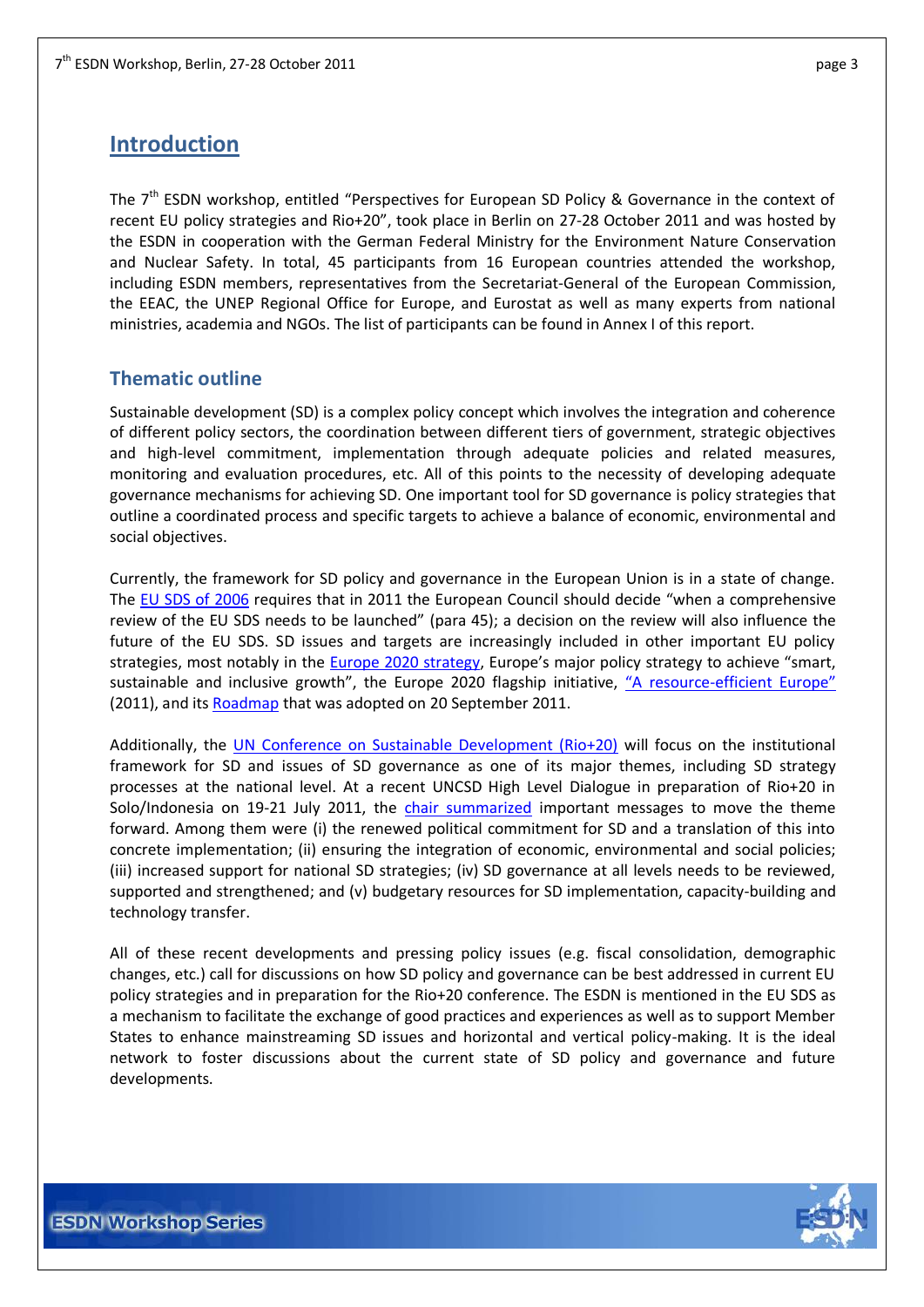## <span id="page-3-0"></span>**Topics and format**

The workshop focussed on questions such as: Which SD topics and targets are currently included in EU policy strategies, and which governance mechanisms are applied? Which experiences have been made with SD policy and governance in Europe? What is the added-value and future of national SD strategies (NSDSs)? Which monitoring/evaluation mechanisms are necessary to assess the achievement of SD policy and governance? What is the future role of SD institutions and mechanisms in the SD governance process (i.e. ESDN, national SD councils, bi-annual progress reporting period, etc) in Europe? What should SD policy and governance in Europe look like in the future?

The workshop consisted of three sessions: Session 1 concentrated on reflections of SD policy & governance in Europe. The session consisted of two panel discussions: the first panel focused on the stakeholder perspective, the second one on the political perspective. This was followed by a plenary discussion on SD policy & governance in the context of EU policy strategies. Session 2 of the workshop was an interactive session with three "country islands": Belgium, Finland and Germany presented their experiences with SD policy & governance, and the workshop participants discussed with the country representatives. After this interactive format, a plenary discussion on the experiences and future requirements of SD policy & governance rounded up the first workshop day. Session 3 dealt with future requirements of SD governance and the role of institutions/mechanisms. A keynote presentation on future perspectives and requirements of SD policy & governance in Europe kicked off this final session. This was followed by parallel discussion groups that reflected on SD governance and provided further input for the matrix. The results of the discussion groups were presented in a final plenary discussion that also reflection on the possible role of the ESND in SD governance in Europe.

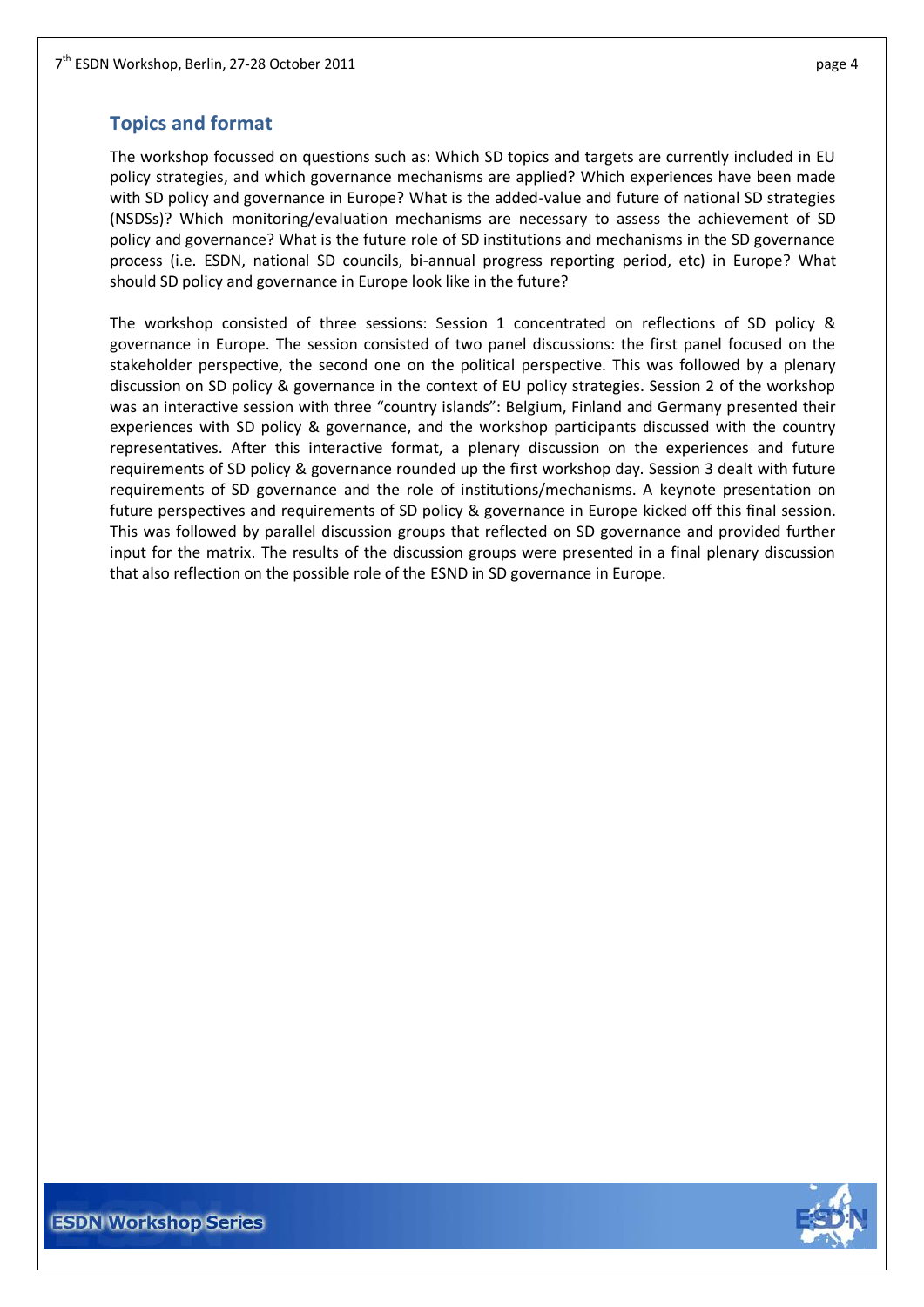## <span id="page-4-0"></span>**Welcome addresses**

**Stefan Bauernfeind** (Head of Division for Sustainable Development at the German Federal Chancellery) welcomed the workshop participants on behalf of the German Chancellery. He pointed out that the  $7<sup>th</sup>$ ESDN Workshop is very timely, as the role of the EU SDS is currently intensively debated at the European and Member States level. Sustainable development (SD) is an overarching objective of the EU and, therefore, a decision on the review of the EU SDS (due in 2011, as mentioned in the strategy itself) is important for the future of SD in Europe. He then outlined the approach of the German NSDS and its related governance processes. On the one hand, the German SD Division is placed at the Federal Chancellery, which signals the importance of SD in Germany as a guiding principle of policy making. On the other hand, the NSDS includes general objectives and targets that are regularly monitored. A sustainability check has been compulsory since 2009. Moreover, participation in the NSDS process is considered as important in Germany: the National SD Council has a crucial role to play and the NSDS progress reports have been developed with broad stakeholder consultation.

The ESDN co-chair, **Elisabeth Freytag** (Federal Ministry of Agriculture, Forestry, Environment and Water Management, Austria), welcomed the workshop participants on behalf of the ESDN Steering Group. She mentioned that the EU SDS is an important policy document for SD governance on the EU and Member States level. Therefore, it is crucial that the Council decides soon when the review of the EU SDS will start. She argued that the Europe 2020 Strategy includes some SD relevant issues, but the main focus of this strategy is on growth and employment. And growth, she continued, is not the ultimate goal of SD – SD wants the economy to respect environmental limits, to address social equity, and to take into account the global dimensions of SD (incl. justice and poverty issues). Moreover, the EU SDS is an important steering document for the NSDS in the Member States.

**Jörg Mayer-Ries** (Federal Ministry for the Environment, Nature Conservation and Nuclear Safety, Germany) welcomed the participant on behalf of the local hosts. After presenting the agenda of the event, he outlined the workshop objectives: (i) gaining momentum for the review of the EU SDS, but also going a few steps further towards a renewal of the EU SDS; (ii) discussing the SD governance system in Europe as well as the role of policy strategies and their relationships; and (iii) discussing mechanisms and instruments that provide a structure for SD. From the ESDN point of view, the workshop has a strategic dimension and should achieve concrete results for SD governance in Europe.

## <span id="page-4-1"></span>**Session 1: Reflection on SD policy & governance in EU policy strategies**

Session 1 consisted of two panel discussions: the first one reflected on SD policy & governance in Europe from the stakeholders' perspective, the second one from a political perspective. All panellists were asked to take into account four specific issues in their introductory statements: (a) the current state of SD governance in Europe; (b) the importance of the EU SDS in SD governance; (c) the importance of other policy strategies for SD, and (d) requirements for the future of SD governance in Europe.

### <span id="page-4-2"></span>**Panel 1 – The Stakeholders' Perspective**

The panel consisted of:

- William M. Lafferty, ProSus Perspectives and SINTEF Energy Research AS, Norway
- Jan de Smedt, European Environment and Sustainable Development Advisory Councils (EEAC)

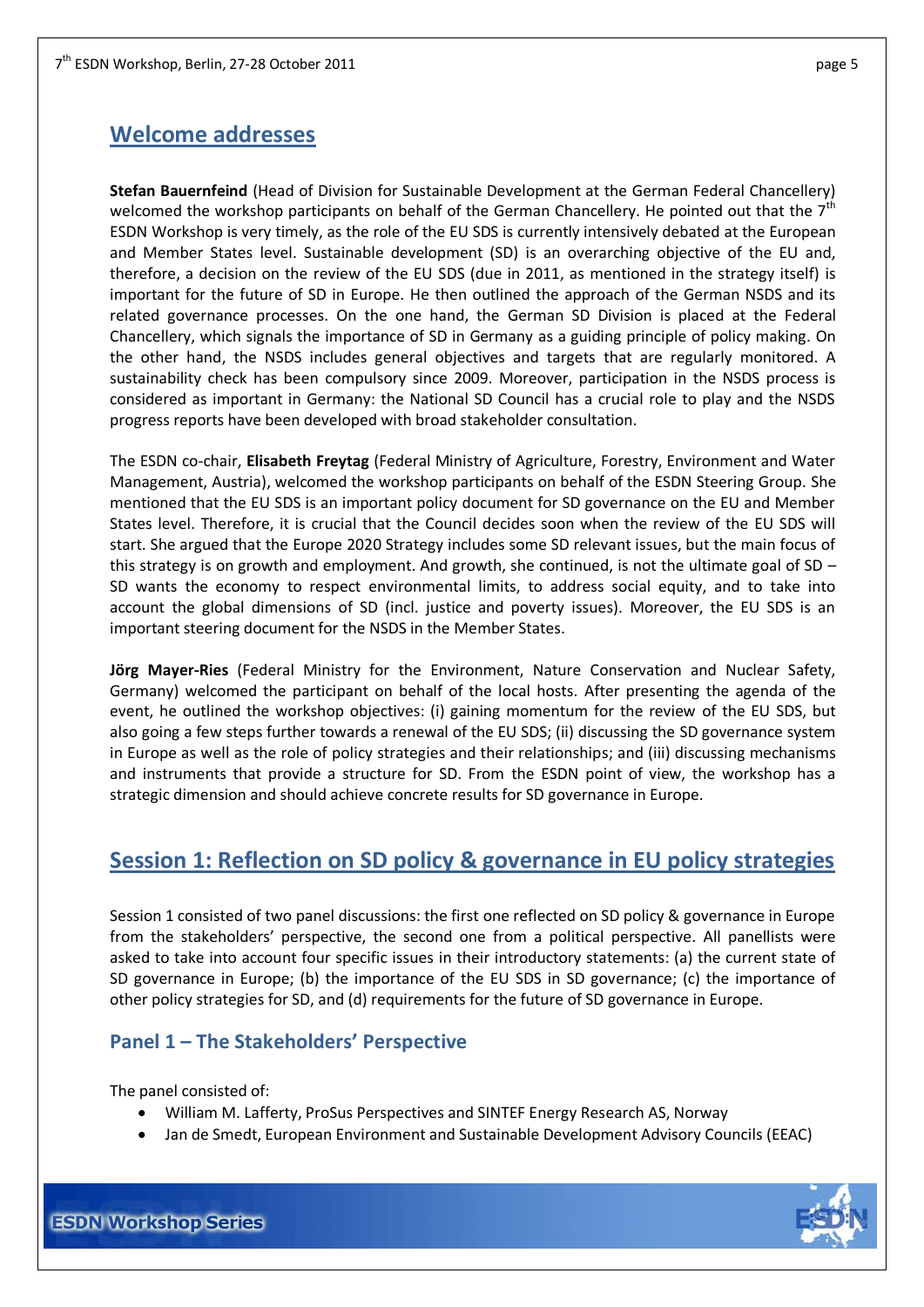Jan-Gustav Strandenaes, Senior Advisor, Northern Alliance for Sustainability (ANPED)

**William M. Lafferty** (ProSus Perspectives and SINTEF Energy Research) started by reflecting on the current state of SD governance in Europe. He argued that most emphasis is given to the rhetoric of strategies and action plans, but relatively little is done on specific follow-ups in the form of directives or effective policy integration. Moreover, the current European Commission does not seem very keen to actively embrace SD and the current focus is on economic growth issues. Nevertheless, initiatives to integrate SD values and goals in the EU treaties and other legal/political documents of the EU are clearly more visible and conceptually integrated in the EU than in most Member States.

The Europe 2020 Strategy and its related initiatives and action plans are all very "growth" and "competition" oriented. There is very little evidence of profiled integration of SD values – particularly with respect to the pressing issues of climate change, biodiversity, environment-and-health, etc. A question can be raised as to whether cross-strategy integration is at all fruitful for SD goals if there are not serious governing mechanisms in place to reconcile trade-offs among competing economic, social and environmental concerns. The pursuit of primarily "win-win solutions" has proved to be both very difficult and of little consequence in terms of actual policy outcomes.

In terms of requirements for the future of SD governance, Professor Lafferty said that it would be important to look more critically at two of the most-often cited "mantras" by NGOs in EU strategy work: (a) the strong focus on "targets and indicators", and (b) the ongoing endorsement of more and more "stakeholder involvement" in formulating and implementing SD strategies. He argued that the negative aspects of both – in terms of actually holding back more effective implementation – emphasises the need for much greater discussions and scrutiny. He also pointed to the need – after 20 years of attempts to "realize Rio" in Europe – of "speaking truth to power". There is a clear need for more consequential "governing" initiatives: legislation, regulation, etc., particularly with respect to those environmental aspects of the SD agenda, which directly impinge on life-sustaining ecological systems. In this connection, it should be stressed that "Environmental Policy Integration" (EPI), as clearly stated in Article 11 of the Treaty of the European Union, is a legally proscribed guideline stating that: "Environmental protection requirements must be integrated into the definition and implementation of the Community policies and activities, in particular with a view to promoting sustainable development." The clear implication of this Article is that the "precautionary principle" must be given increased visibility and weight in all future discussions, to the advantage of environmental concerns. Finally, Professor Lafferty suggested addressing an appeal to DG Research for significantly enhanced governance-related themes, and more active outreach and funding for political-science research in this area.

**Jan De Smedt** (EEAC) argued, by addressing the current state of SD governance in Europe, that the SD institutions and instruments created to implement the results of the Rio Conference of 1992 (e.g. SD strategies) have not had much impact on mainstream policy-making. As a consequence of a nonsustainable answer to the unsustainable trends in the world, today's society is confronted with multiple crises (e.g. financial and economic crisis). He argued that in order to improve SD policy, a social contract for SD should be established that takes into account the ecological limits of the planet and simultaneously ensures that the transition towards SD will be just and fair.

Regarding the importance of the EU SDS in SD governance, Mr De Smedt pointed out that the EEAC recently organised a conference on Rio+20 in Wroclaw, Poland and adopted a statement and a Wroclaw consensus with policy recommendations for the EU on Rio 20 plus and SD policy (please see [http://www.eeac.eu\)](http://www.eeac.eu/). For the EEAC, SD strategies should be the key policy tool in mainstreaming SD in

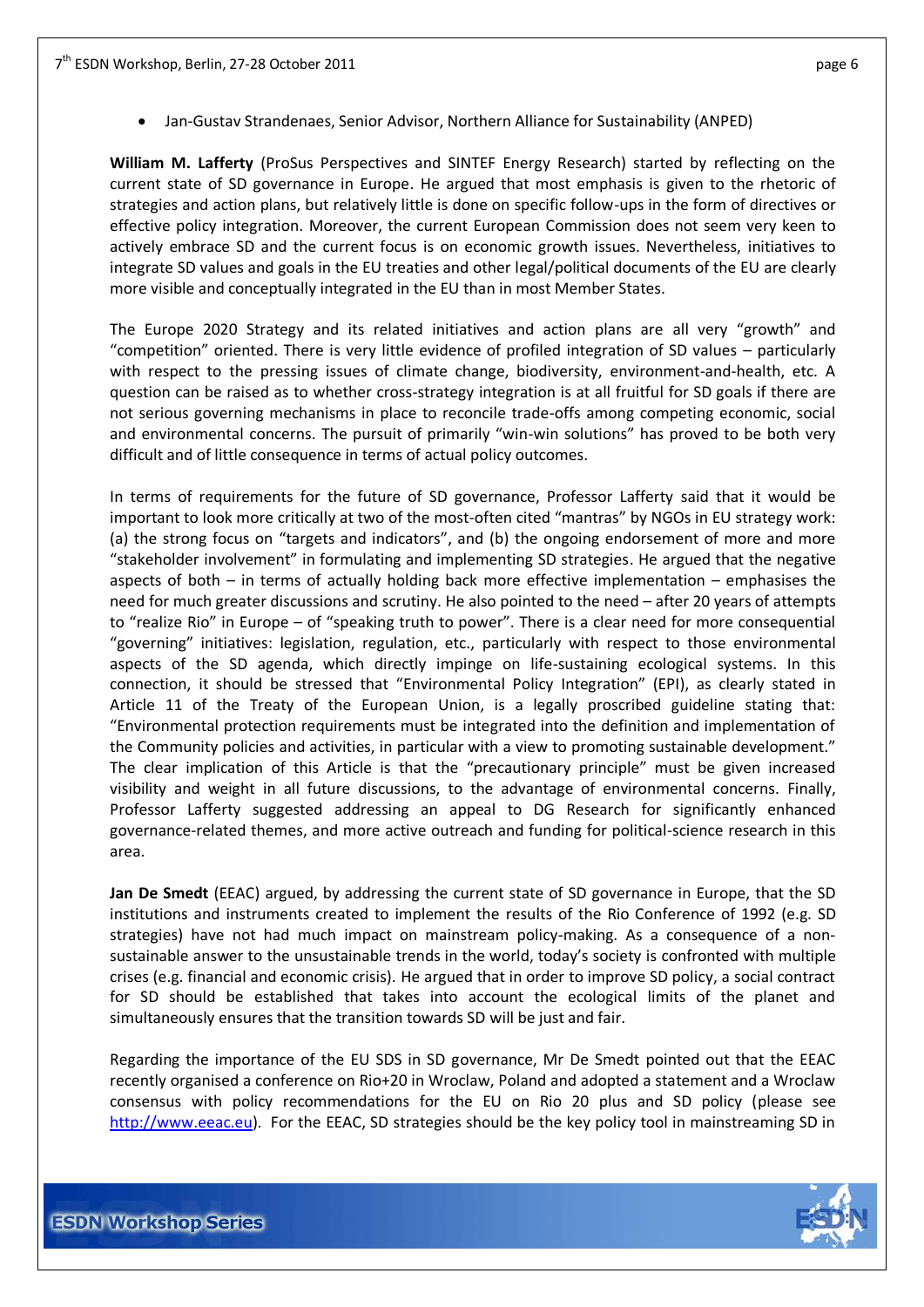policy. Today, the EU SDS is a beauty, but it is a sleeping beauty. The EU SDS has neither become the central organising principle of all EU policies, nor has it provided strategic direction for long-term EU policies. In the EEAC's view, the EU SDS needs to underpin socio-economic strategies such as Europe 2020, budgetary processes and road maps. That is the reason why the EEAC demands an ambitious redefinition of the EU SDS after the Rio+20 Conference. This should be decided, at the latest, at the next EU Spring Council.

On the importance of other policy strategies for SD, Mr. De Smedt argued that the Europe 2020 Strategy is, unlike the EU SDS, combined with the Stability and Growth Pack and thus is really mainstreamed and has more political weight. The EEAC is, therefore, in favour of a two-track approach: On the one hand, an ambitious redefinition of the EU SDS is required. But on the other hand, all actors should work on mainstreaming SD in core policies, in particular the Europe 2020 Strategy and budgetary processes. Although the Europe 2020 Strategy has a strong economic focus, one cannot deny that the strategy and its Flagships Initiatives also include important social and ecological objectives. However, the danger exists that in reality, European politics will mainly focus on the very short-term financial and economic objectives because of budgetary constraints. In fact, the 7 Flagship Initiatives have disappeared from view in the Annual Growth Survey.

As of requirements for the future of SD governance, Mr. De Smedt argued that SD governance should be perceived by the citizens as a stable building block for a new social contract for a better life. Based on a survey among National SD Councils undertaken in 2010, the EEAC developed a number of recommendations for SD governance that are also relevant for EU policy: SD should be the central organising principle for policy-making; importance of political leadership; civil society and SD councils should be important actors in policy-making; sustainable impact assessment and SD-indicators as instruments; important role of SD communication; and building up capacity for SD.

**Jan-Gustav Strandenaes** (ANPED)<sup>1</sup> began by outlining the "four freedoms" of the EU (free movement of capital, labour, goods and services) which are all exclusive instead of inclusive. He then outlined the relationship between governance and SD and argued that to build a consensus in support of SD is a necessarily democratic and participatory exercise for at least three reasons: (i) a breaking down of the polarized and polarizing languages that reflect entrenched ideologies; and (ii) environmental values and democracy are bound together at the level of principle; (iii) the challenge of global SD demonstrates that the crises of ecology and democratic legitimacy are inextricably linked.

Mr. Strandenaes pointed out that the challenge for strategies for sustainable environmental development is threefold: (a) to determine which issues are best addressed at which level; (b) to ensure coherence between policy options pursued at different levels; and (c) to find ways of ensuring local people are involved, even when it appears that the policy agenda is best focused at national or international initiatives. He argued that governance is overwhelmingly associated with the work of governments. Yet during the last two decades, the governmental mode of governance has been complimented by modes of governance in which non-governmental organizations and the private sector are key partners. This trend is illustrated by the growth of private sector standards and of public-private partnerships, from the local to the global level. "Good governance" consists of at least of four important mechanisms: participation, accountability, transparency, implementation and access.

Regarding the Europe 2020 Strategy, Mr. Strandenaes argued that if this document is going to replace the EU SDS, then the EU has weakened its position on SD and governance considerably; even if the EU



<u>.</u>

<sup>&</sup>lt;sup>1</sup> Please find the PPT slides of Mr Strandenaes presentation at the **ESDN** homepage.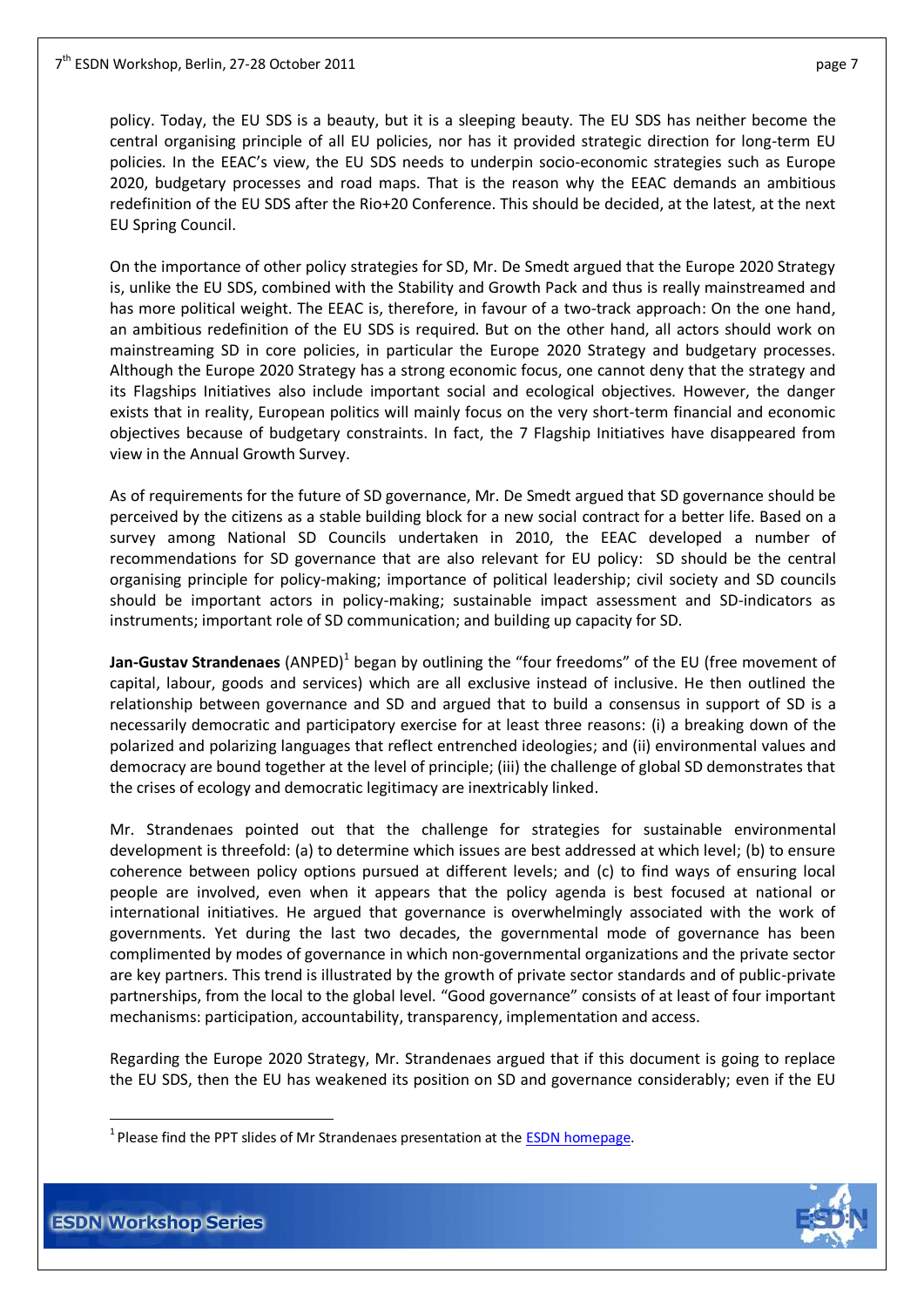SDS is expected to be integrated into the Europe 2020 Strategy, when it comes to SD issues, Europe is still not good enough. He pointed out that Europe 2020 talks about the sustainability of the future of banks, of businesses, there is talk of sustainable growth, of a sustainable industrial base, etc. The approach of this strategy is best summarised in the document itself: "What is needed is a strategy to turn the EU into a smart, sustainable and inclusive economy delivering high levels of employment, productivity and social cohesion." However, the sustainability of businesses is a concept that is very different from business for SD: a sustainable future is something entirely different from a future working towards SD, and a sustainable economy is entirely different from an economy for SD.

With regards to future requirements in SD governance, Mr. Strandenaes pointed out that strengthening the governance of the financial institutions is crucial in order to address the weaknesses identified during the financial crisis. Moreover, it is necessary to fill the regulatory gaps in order to promote transparency, stability and accountability as regards derivatives and market infrastructure. Currently, governance focuses on institutions (i.e. Council of Ministers, European Commission, European Parliament) but not on reforming these institutions. Only on the national, regional and local level is civil society mentioned. However, he argued that civil society is expected to help implement the decisions of the European Council and is thus crucial for SD governance.

In the **discussion among the panellists**, the following arguments were presented:

William Lafferty argued that there is a massive misconception of democracy as a fixed system that will work for all time. According to him, the single most important issue that hinders SD implementation across Europe is competitive party politics. If political will is crucial for achieving SD, then the question needs to be asked if this political will for SD transcends party politics? What Member States face is that with every new government, new policy strategies and action plans are developed without paying attention to the previous government's strategies. Therefore, he calls for a radical new alignment of democratic forms that also need to be effective. Generally, SD strategies are the single most promising communicative steering document for SD, but they also need to address trade-offs between policy sectors and decisions.

Jan de Smedt said that SD strategies are important documents but they tend to become "sleeping beauties" too often. Therefore, he identified the need to bring the strongest points of SD strategies to the attention of politicians and stakeholders, rather than to refer to the complexity of SD. This also means that long-term objectives of SD strategies need to be adjusted to short-term political elections cycles. Moreover, SD strategies need to refer to sectoral policy strategies.

Jan-Gustav Strandenaes mentioned the importance of thinking beyond 2020 as a reference time-frame for SD policy-making – this also applies to the discussions at Rio+20. Most politicians and stakeholders tend to be caught in the "not in my term" argument. In addition, a strong and responsible opposition is needed in governments and for policy-making.

Stefan Bauernfeind pointed to the challenge of how to transfer policy strategies to living and working political documents—or, in other words, how to achieve political commitment for policy strategies. He argued that in Germany, Chancellor Angela Merkel is very much in favour of SD, but it seems difficult to create ownership of SD at the EU level.

Jörg Mayer-Ries mentioned that SD governance should be the platform for exploring trade-offs between different policy goals. A strong message from this session is also that it is necessary to more deeply investigate the relationship of democracy/transparency and SD.

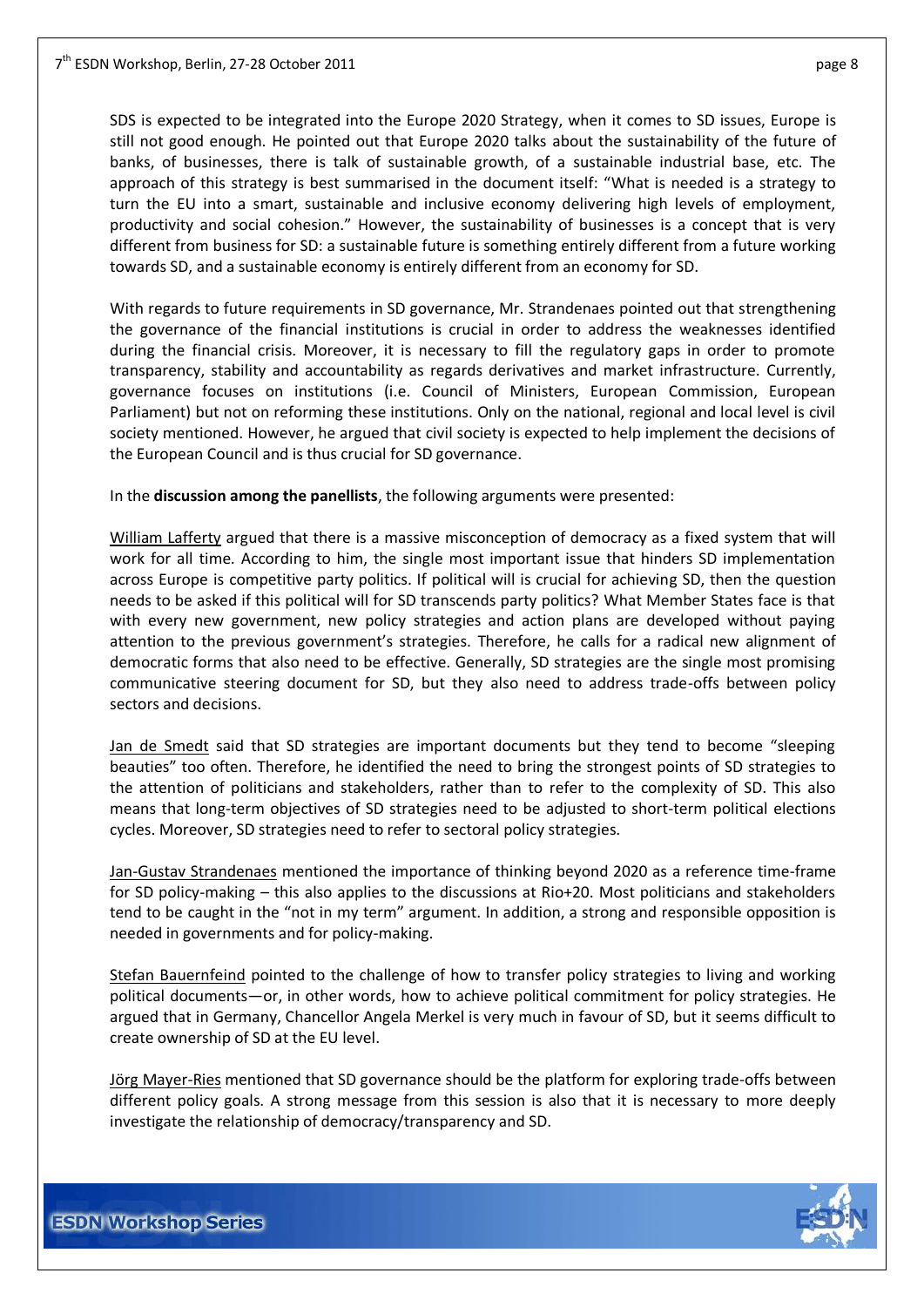## <span id="page-8-0"></span>**Panel 2 – The Political Perspective**

The panel consisted of

- Duncan Johnstone, Policy Coordinator, Unit on Strategic Objective Solidarity, Secretariat-General, European Commission
- Andreas Jung, Chair of the Committee for Sustainable Development at the German Parliament
- Jan Dusík, Deputy Director and Officer-in-Charge, UNEP Regional Office for Europe

**Duncan Johnstone** (Secretariat-General, European Commission), who has the duty at SecGen to follow all initiatives and work undertaken by DG Environment, as well as to follow SD in his unit, argued that a reflection on the state of SD governance depends on the level one is talking about. Generally, the European Commission has a stable framework that is the EU Treaty. As SD is part of the Treaty, it is considered to be important in the policy process at the EU level. Over the last years, mechanisms like the Impact Assessment have been developed to explicitly cover SD in every policy proposal at the EU level. He believes that SD is addressed fairly comprehensively at the EU level, but that things look differently at the national level, and one can see a lot of frustration growing there. It seems, Mr. Johnstone pointed out, that the EU SDS has not been translated into concrete actions on the ground. At the EU level, however, the EU SDS has been immensely important: the Impact Assessment has been developed and applied, the 7 key challenges have been taken up, etc. Now, it seems that we are at a cross road on how to proceed with the EU SDS. He argued that actions towards SD and their quality are important, whereas the label of a strategy is less so  $-$  in other words, what gets delivered and implemented is most important. The Europe 2020 Strategy is still being developed and, therefore, presents an opportunity to integrate SD issues at the Member States level. The EU SDS has usually been taken down from the shelves only every two years for the progress reports. The Europe 2020 process is now much more dynamic and powerful, so SD should be integrated in this process and delivered on the ground.

**Andreas Jung** (Member of the German Parliament) pointed out that on SD issues, there are very close positions and cooperation between the German Government and the German Parliament. The SD Committee at the German Parliament works across committees and discusses SD as a specific crosssectoral approach. The EU SDS is also discussed intensively at the SD Committee, and there are some worries, as they believe an impulse for SD policy-making in Europe is needed. Mr. Jung argued that the EU SDS should be the guiding document for the Europe 2020 Strategy, and a review and renewal of the EU SDS are required. In the future, a better coordination between the EU SDS and NSDSs of Member States as well as better progress reporting is needed. The latter should, for instance, reflect on the different levels of SD implementation regarding topics and Member States. Moreover, he mentioned that SD indicators have been developed by Eurostat with the inclusion of stakeholders, but they are not binding among the Member States.

**Jan Dusík** (UNEP Regional Office for Europe) identified three difficulties in SD governance: the global setting and international SD governance; how to achieve better coherence between the three pillars of SD; and how to improve national level implementation and stakeholder involvement. Mr Dusík pointed out that the Copenhagen Climate Summit and the economic crisis provided a new framework for SD. He also argued that the Europe 2020 Strategy generally continues the Lisbon Strategy approach, and mainly focuses on economic and employment issues. Moreover, Europe 2020 has a stronger political weight as it is led by Heads of State and/or Ministries of Economic Affairs, whereas the SD strategies are usually in the competence of the rather weak Ministries of Environment. He pointed out that important hallmarks of SD governance at the moment are the economic/financial crisis, short-term election periods, and the focus on Europe 2020. Mr Dusík argued that what is needed to improve SD governance is (a) a de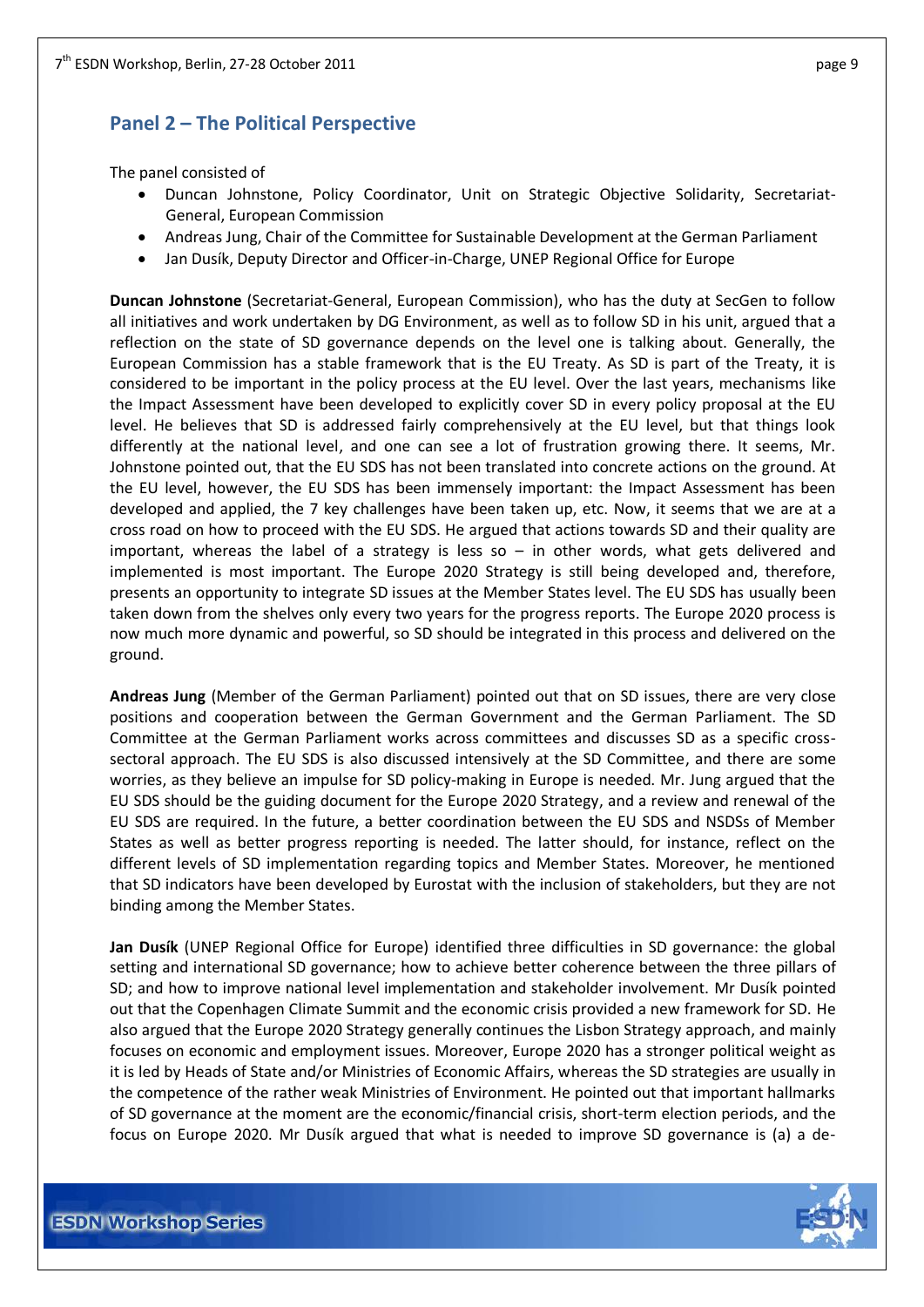environmentalisation of the SD debate, (b) a de-climatisation of the environmental pillar of SD, and (c) a composite indicator to balance GDP.

#### In the **discussion among the panellists**, the following arguments were presented:

Duncan Johnstone argued that SD is in the EU Treaty and this has thus to be taken into account by all DGs when preparing policy proposals. Therefore, the principles of SD are ingrained in the policy machinery of the European Commission. The situation at the Member States level is rather difficult and there is a lot to learn about how to improve the coordination between ministries. In terms of leadership, he argued that one policy strategy cannot include everything, but can only provides a certain direction – implementation of strategy objectives is most important. Mr. Johnstone also argued that, in the longterm, NSDS will no longer be necessary. As can be seen in various communications by the European Commission, reporting on SD and resource efficiency will be part of the Europe 2020 process.

Andreas Jung informed the participants that the SD Committee of the German Parliament communicates with other parliaments to share their position on SD, yet, it is difficult to convince colleagues. In the European Parliament, an SD Committee was seen as not necessary, following the argument that SD issues are already discussed in all other committees. The German SD Committee invites MPs of other Member State parliaments to share experiences on SD policy-making (GLOBE-Europe network).

Jan Dusík said that the difference between Rio 1992 and Rio+20 is the stronger involvement of stakeholders in the preparation of the meeting in 2012. The role of the sub-national level will be increasingly important because SD implementation often happens at lower levels of government.

## <span id="page-9-0"></span>**Plenary Discussion**

After the two panel discussions, there was a lively debate among the workshop participants and with the panellists about general and specific SD governance issues. We summarize the discussion below:

#### *Impact assessment and precautionary principle*

Viktoria Bolla (Eurostat) mentioned that the Impact Assessment at the European level is an ex-ante evaluation process that is applied for policy proposals. However, this would not guarantee that policies are derived from these proposals or strategies. She asked whether there is any ex-post evaluation on SD policy implementation planned.

Duncan Johnstone (SecGen, European Commission) replied that a unit within SecGen exists that looks into ex-post evaluations, and a pilot project has recently been started on water policy. Over time, it is expected to undertake an ex-post evaluation of "old" policies when new policy proposals are developed.

William Lafferty (ProSus Perspectives and SINTEF Energy Research) argued that two issues are important in SD governance. On the one hand, Art. 11 of the EU Treaty clearly says that environmental concerns have to be integrated into all other policy areas. This legal aspect should be strengthened. On the other hand, balancing and cohesion is the mantra of SD implementation, but the important "precautionary principle" is in most cases not applied in SD policy.

Duncan Johnstone replied that horizontal integration is a crucial aspect of SD implementation, and all three pillars of SD need to be treated in an integrated way. On the EU level, this is ensured by applying

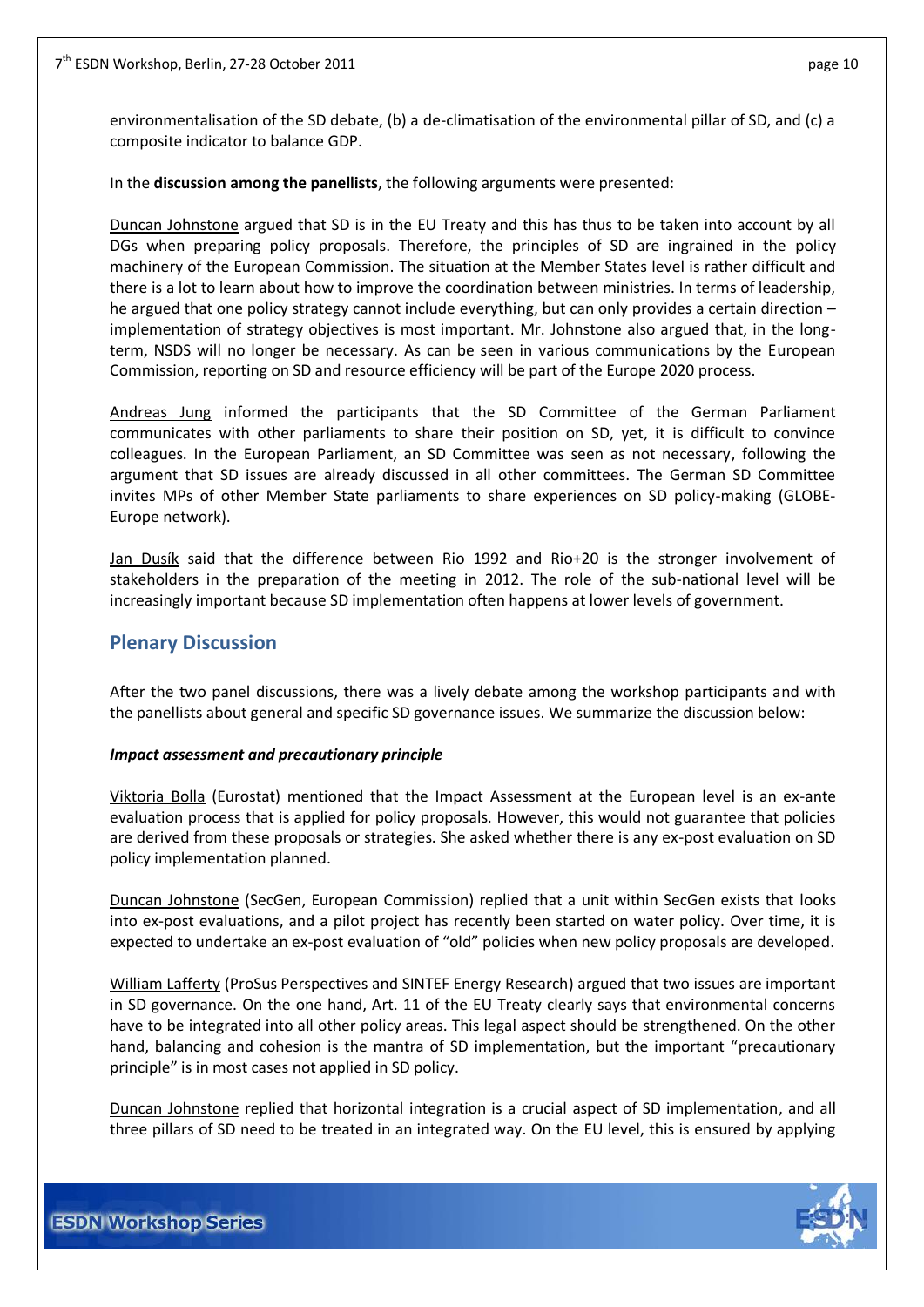the Impact Assessment procedure. The precautionary principle is still used to justify certain policy proposals, so it is still alive and kicking, but no proposals have been put forward to renew the precautionary principle from its initial form of 1992.

#### *Stakeholder participation*

Jan-Gustav Strandenaes (ANPED) asked if the European Commission is going to upgrade the involvement of civil society in the Europe 2020 process. Moreover, he suggested starting a public discussion on Rio+20 to raise awareness and momentum for the conference in June 2012.

Andreas Jung (German MP) argued that Rio+20 is an opportunity to discuss SD issues with various stakeholder groups, e.g. what does SD mean for society in practice. Rio+20 could also be a topic for discussion in parliaments all over the world – they could create an impulse for the conference by focussing on important and practical SD issues.

#### *Review of the EU SDS*

Christian Doering (German Federal Foreign Office) asked about the position of the European Commission as regards the review of the EU SDS in 2011 which is requested in the EU SDS.

Duncan Johnstone (SecGen, European Commission) replied that, to his knowledge, there is nothing in the pipeline for including the EU SDS review in the Council Conclusions of December 2011. However, it might be helpful to include the EU SDS, also regarding the preparation for Rio+20. He argued that the EU SDS and Europe 2020 are very similar: they may have different emphases, but they are going along the same path. He also pointed to the general importance of having coherence between the EU and national policy strategies. He concluded by mentioning that what really matters is implementation: what is decided on the EU level should be implemented in the Member States.

Jan de Smedt (EEAC) pointed out that, even though there is a parallel structure between the EU SDS and NSDSs, little push comes from the European level to steer the governance of achieving EU SDS objectives at the national level and to make sure NSDSs are in line with the EU SDS. Moreover, the economic and fiscal crises are in the spotlight with, it seems, very little room for SD policy.

Jan Dusík (UNEP Regional Office for Europe) argued that, in preparation to Rio+20, the EU should reflect on what has been achieved in Europe on SD over the last 20 years, including a review on what has been achieved by the EU SDS. And he asked why the EU SDS and Europe 2020 are dealt with in different Council meetings.

Elisabeth Freytag (Austrian Ministry of Environment) replied that the reason for dealing with the EU SDS at a separate Council meeting goes back to 2006 when it was felt that SD would get more attention if the December Councils focuses on it exclusively.

#### *Relationship between the EU SDS and the Europe 2020 Strategy*

Duncan Johnstone (SecGen, European Commission) said that all policies developed and implemented at the EU level need to be consistent with the EU Treaty. Therefore, the Europe 2020 Strategy aims to implement what is in the Treaty, including SD. One could, therefore, ask if there is an added-value to have the EU SDS as another policy strategy implementing the Treaty. The main issue right now is to have focus and deliver policies. For instance, he argued, the  $6<sup>th</sup>$  Environmental Action Programme (EAP)

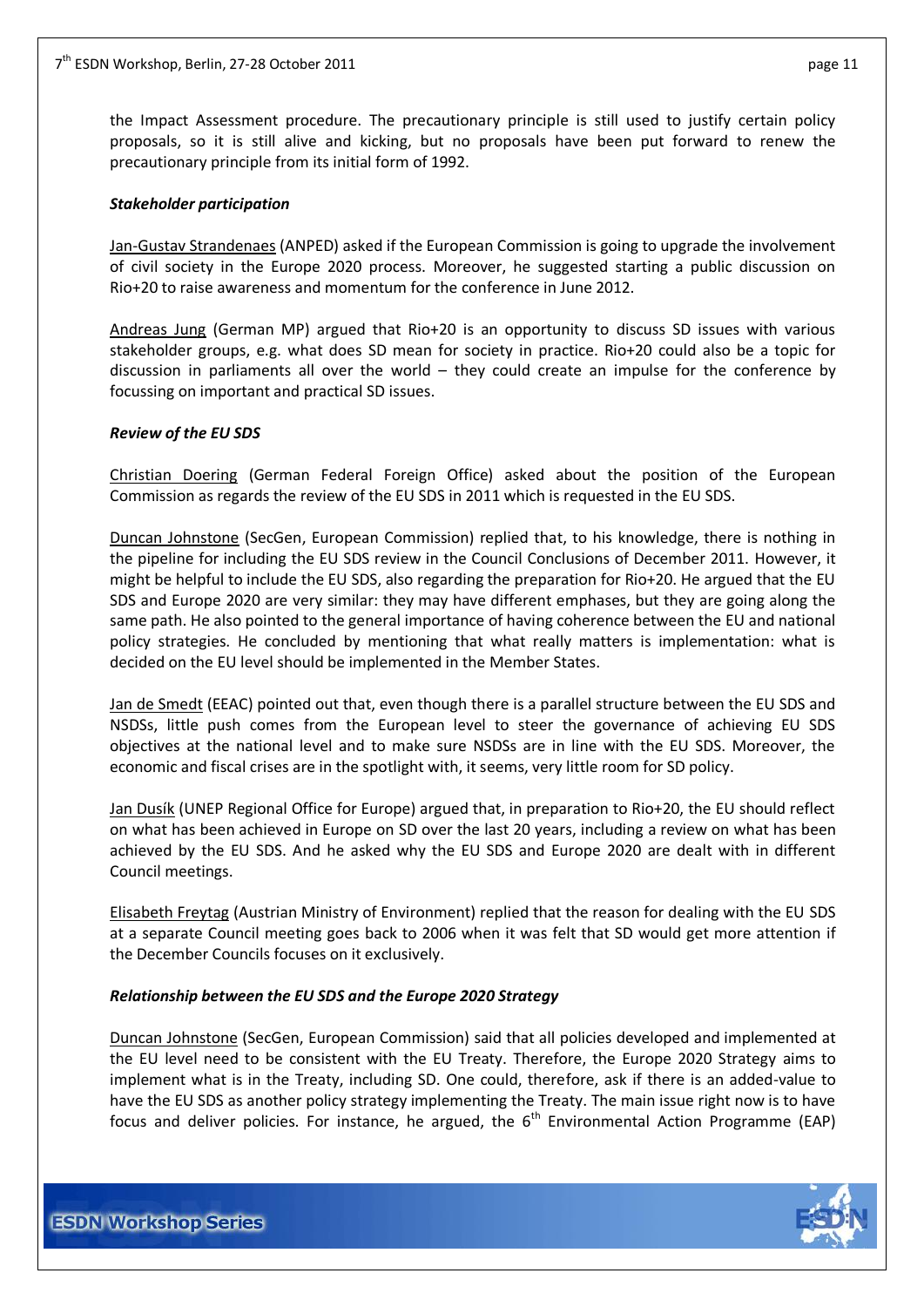includes an endless list of actions and it is thus easy to lose focus. The Europe 2020 Strategy has only 5 main targets where action is most important.

Viktoria Bolla (Eurostat) pointed out that the question will be, "How much change will the Europe 2020 targets achieve in other policy areas?", especially in the context of SD. The definition of priority targets would be one thing, but achieving them and fostering change is greater challenge.

Keit Parts (Government Office, Estonia) asked how the EC can make sure that a successful and efficient implementation mechanism is developed for the various policy strategies, e.g. Europe 2020, EU SDS, Flagship Initiatives, etc.?

Duncan Johnstone (SecGen, European Commission) replied that it is not foreseen to establish a separate governance mechanism for the EU SDS. The governance mechanism for Europe 2020 has been set up firmly. What is more, the Council and the Member States are not interested in more reporting on different EU strategies – this was the main reason for streamlining reporting. He argued that one way of strengthening SD is to bring it into the Europe 2020 process. He also mentioned that there were long discussions within the European Commission on another EU SDS review, but the Commission finally decided to include a paragraph in the Rio+20 Communication instead of having a separate EU SDS review. However, there will be the EU SDS Monitoring Report by Eurostat published later this year.

# <span id="page-11-0"></span>**Session 2: Experiences with SD policy & governance at the EU and Member States level**

Session 2 focussed on concrete experiences made with SD policy & governance on the different political levels. The session was kicked off by an interactive format in which national representatives of three countries (Belgium, Finland, and Germany) presented their experiences in the form of "country islands". Participants were invited to go to two country islands in this 1-hour session. Each half hour was divided into (a) a short presentation about the respective national experiences, (b) a discussion among participants, and (c) a collection of mechanisms/tools that could be applied at the EU level.

In the following, we present the results of each "country island" on mechanisms/tools that could be applied at the European level.

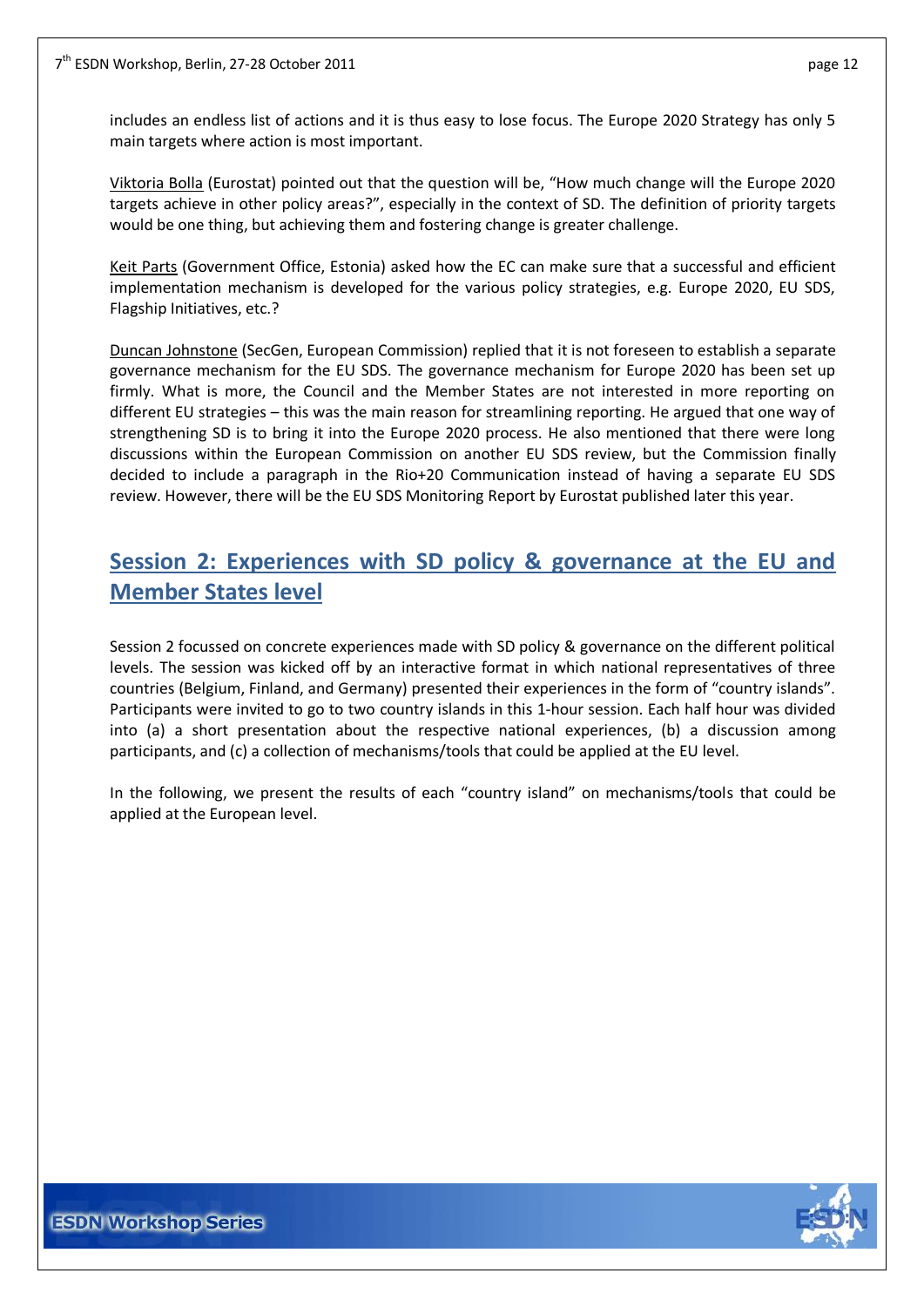## <span id="page-12-0"></span>**Belgium**

- European Semester: interdepartmental approach (cross-sectoral issues)
- EU SDS crucial: driver for NSDSs/SD reporting
- Involvement of stakeholders: broadening stakeholder groups, but: time for taking decisions increases
- Creation of new mechanism hard: include SD in existing mechanisms (e.g. more resources for EESC's SD Observatory)
- SD as inter-departmental approach? Impact assessment good, but technical (SEAs, institutions)
- Legal requirements for SD implementation: continuity, re-affirmation (acceptance in society), justification when SD is not included
- SD council on the EU level (like NSDC): input from stakeholders to EC (increase integrated view, capacity building), systematic and regular meetings

into-depart European Servester USDS couche Des concil = drive for NSDS=10 mg<br>Involvement of stake holders / time La progdessing statuted der groups Graffon e nel mechanism Lo include (P.S. MOV ASOMED 1. as inter-departmented a  $h$ rogr $\ell$  $508$  institutions) ocal remierment lo Ghtinity K-Alformation (arrangement) . EU SD Council (like NSDC) = input from stake holders to EC (in greaser integrated view; capacity-dulder

## <span id="page-12-1"></span>**Finland**

- SD coordinators network SD secretariat in the Commission
- Horizontal linkages among levels/structures/committees in the EU
- National Commission for SD:
	- o Continuity
	- o High-level political commitment
	- o Transition management
- Progress reporting: common both for the EU and the National level
- Have the Prime Minister as Chair of the National Commission for SD
- Build on your tradition and culture
- SD Indicators should be part of the political process and the SD strategy building process



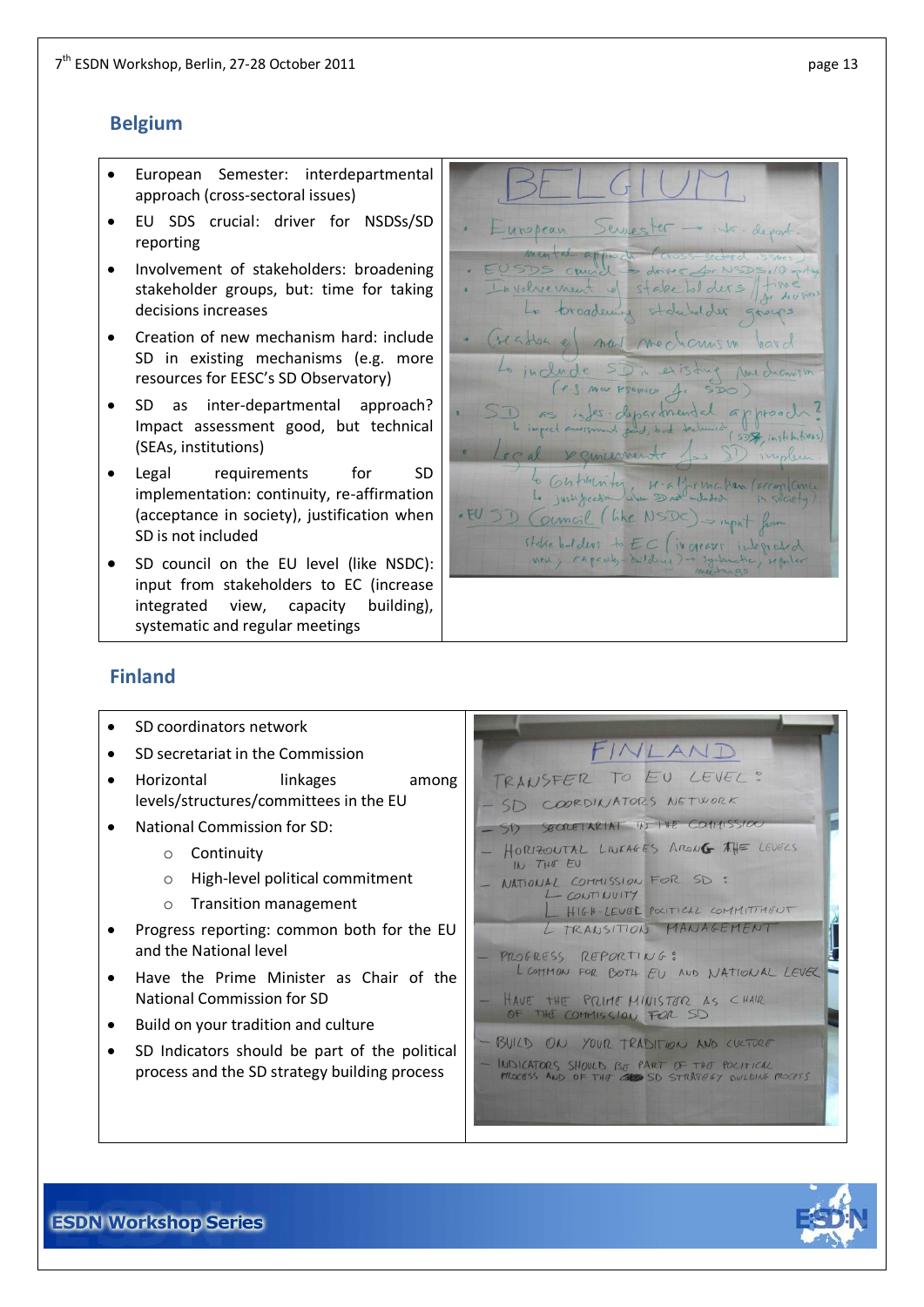## <span id="page-13-0"></span>**Germany**

- Political commitment
- Structures
- Targets + timeframes
- Stakeholders involvement + continuity
- Manageable and relevant indicators



## <span id="page-13-1"></span>**Plenary Discussion**

After the presentation of the results of the "country islands", the participants discussed the results in a plenary discussion.

Jan Gustav Strandenaes (ANPED) emphasised the similarity among the three different "country islands", such as the high-level political commitment and the importance of continuity. He also pointed out that inter-disciplinary approaches are crucial for SD. Another important issue that was mentioned: national SD policy should be translated into local action for municipalities, as it happens in Sweden and Denmark, and this may be duplicated in other European countries.

Joerg Mayer-Ries (German Ministry of Environment) mentioned that all the results of the "country islands" seem crucial for a good strategy processes, especially for SD strategies.

Stefan Bauernfeind (German Federal Chancellery) stated that SD should be cross-cutting among all ministries, but it should also be translated in concrete implementation steps by all ministries.

William Lafferty (ProSus Perspectives and SINTEF Energy Research) then focused the attention on the issue of indicators that should be more dynamic, especially those related to decoupling. He also stressed the necessity of going back to the two very core principles of SD. On the one hand, we should maintain the ecological limits (environmental pillar) and, on the other hand, reduce poverty towards justice and equity between north and south (social pillar). He argued that "balancing" the 3 pillars of SD is not sufficient. In order to guarantee that SD objectives are implemented with a long-term orientation – and thus preventing incoming government from changing course – he pointed to the importance of laws and regulations.

Inge Paulini (German Advisory Council on Global Change) put the attention on the necessity for a stronger involvement of societal stakeholders and for an SD council at the EU level, building on the

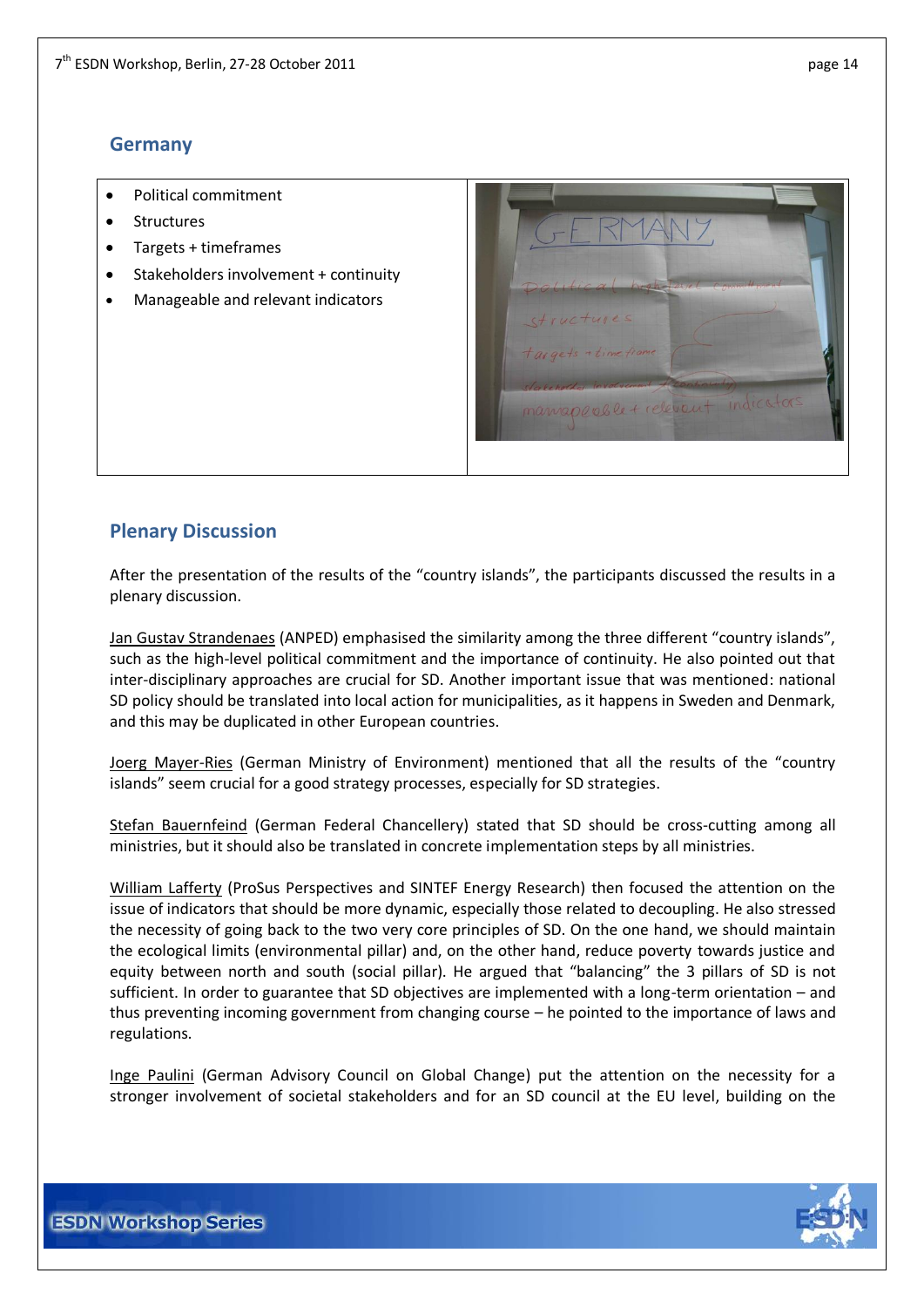experiences from the "country islands", e.g. Belgium and Finland. In addition, she mentioned the need to understand how to increase political involvement in SD.

Viktoria Bolla (Eurostat) stressed how interesting the Finnish "country islands" was for her and pointed out the importance of SecGen of the European Commission in implementing SD at the European level.

Jörg Mayer-Ries (German Ministry of Environment), in closing the first workshop day, mentioned that several arguments presented suggest putting the focus of SD again on environmental issues. Moreover, other issues that were mentioned as important for SD governance are a reflection of the international SD debate in Europe, and issues of transparency, democracy, systematically long-term orientation, and participation and their specific relation to SD. He also pointed to the importance of horizontal and vertical integration for SD governance.

## <span id="page-14-0"></span>**Session 3: Future development and role of institutions/mechanisms**

The main goal of the final session of the workshop was, as **Jörg Mayer-Ries** (German Ministry of Environment) put it in his recap of the first day, to make concrete proposals for the future of SD governance in Europe. Session 3 was kicked off by a keynote presentation on the future perspectives and requirements of SD policy and governance in Europe as well as some background on the role of institutions/mechanisms for SD governance by the ESDN Steering Group. This was followed by interactive parallel discussion groups that worked on future requirements for SD governance. After the presentation of the discussion group results, the participants engaged in a plenary discussion. The workshop was closed with a reflection on the workshop itself and further steps that will be taken by the ESDN Steering Group.

## <span id="page-14-1"></span>**Keynote on future perspectives and requirements of SD policy & governance in Europe**

The keynote was held by **Miranda Schreurs** (Professor at the Environmental Policy Research Centre, Free University of Berlin). She started by saying that, due to the forthcoming Rio+20 Conference, there are a lot of reasons to think about SD in general. She pointed out that quite a lot has been achieved on SD over the years and tangible progress has been achieved, e.g. SD has achieved a progress on the EU level on how to integrate different policy sectors, SD has created an opportunity to think about future development and next generation, NSDS have developed national capacities on SD and have raised awareness on SD in general, SD indicators have been developed, etc. However, a lot still needs to be done and there is still some homework to do.

Professor Scheurs pointed out that, when looking at the big picture, SD has not yet been mainstreamed in all policy activities: e.g. the bank crisis does not suggest that a stable financial system has been developed; poverty issues are rising in industrialised countries; unemployment rates are mounting in many countries; etc. Furthermore, she argued that the Europe 2020 Strategy is not sufficient and we need to go further. In particular, planetary limits and resource boundaries need to be taken into account – we need to know more about our limitations and take decisions accordingly. This also implies a stronger integration of scientific evidence in policy-making. Ms. Schreur noted that public awareness and acceptance of SD by the broader public needs education and a stronger voice of societal stakeholders in the political debates. The understanding of what SD is and what priorities should be set may differ from country to country, but a general understanding of SD requires education and

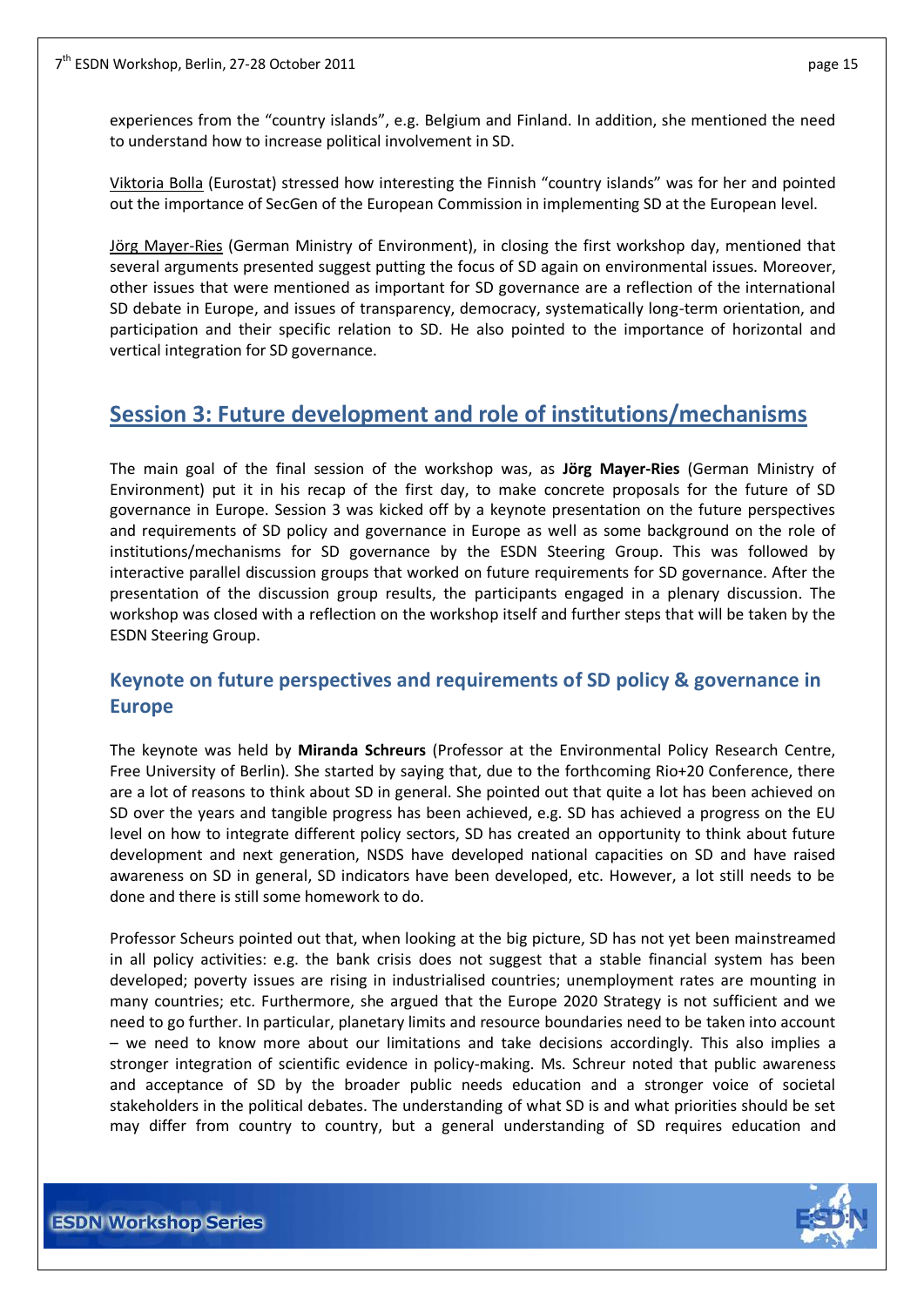information. Moreover, most policy strategies are rather short-term (2020), but long-term thinking and orientation (2050) are urgently required.

At the end of her keynote, Ms. Schreurs mentioned that there are many questions still unanswered on how to best address SD in the context of consumption, changing people's lifestyles, mechanisms/instruments needed for governance, etc. She said that SD may need similar mechanisms as, for instance, the Davos World Economic Meeting – a high-level meeting that gets strong media coverage and thus provides input for societal discussions. Furthermore, she suggested that National SD Councils should advice the Europe Commission and European Parliaments (stakeholder involvement) and that a "radar system for SD" would be required – a prominent SD report for every year.

#### **Q & A Session**

Elisabeth Freytag (Austrian Ministry of Environment) asked how high-level commitment for a policy strategy can be achieved in practice. The Europe 2020 Strategy was maybe a step in the right direction for achieving high-level commitment, but this is not enough for SD.

Miranda Schreurs (Free University of Berlin) answered that it would be important to have a policy strategy that moves with time and takes changes into account. The Europe 2020 Strategy includes a lot of important issues, but it also lack a lot in terms of SD. The EU SDS should be the framework for an ongoing process that does not stop with time.

William Lafferty (ProSus Perspectives and SINTEF Energy Research) asked about the status of National SD Councils in Europe.

Miranda Schreurs replied that, currently, a lot of re-structuring on SD advisory systems is taking place, and SD Councils have been hit by that development, which means that the number of NSDCs is declining. This leads to a paradox situation: although SD challenges are increasing, the number of NSDCs as advisory and stakeholder institutions is decreasing. It is of prime importance, in general, to keep SD on the EU policy agenda.

Jan Dusík (UNEP Regional Office for Europe) argued that the environmental pillar of SD (e.g. climate change) is getting attention, but what about the whole concept of SD?

Miranda Schreurs noted that climate change is strongly related to economic and energy issues and thus an important SD issue. For instance, questions about natural resources have been often left out in the past because we thought they are boundless – but the discussion on limited resources will increase. Nevertheless, she argued that keeping a focus on SD as an integrated concept is important. SD is a strategy towards a Europe that is a desirable place to live and leave behind for the next generation, a place that is competitive because it addresses resource use, etc.

Rico De Faria (GOAL Network) argued that it is important how SD is communicated to people so that they can get the message and meaning of the concept. He underlined that it is important to talk about people and about how they think, how they value things.

Miranda Schreurs argued that SD is always portrayed as a broad and complex concept – but it is also simple if we take care of the environment and integrated it into all other sectors. It becomes challenges when we talk about governance of SD, which is important and should include the civil society.

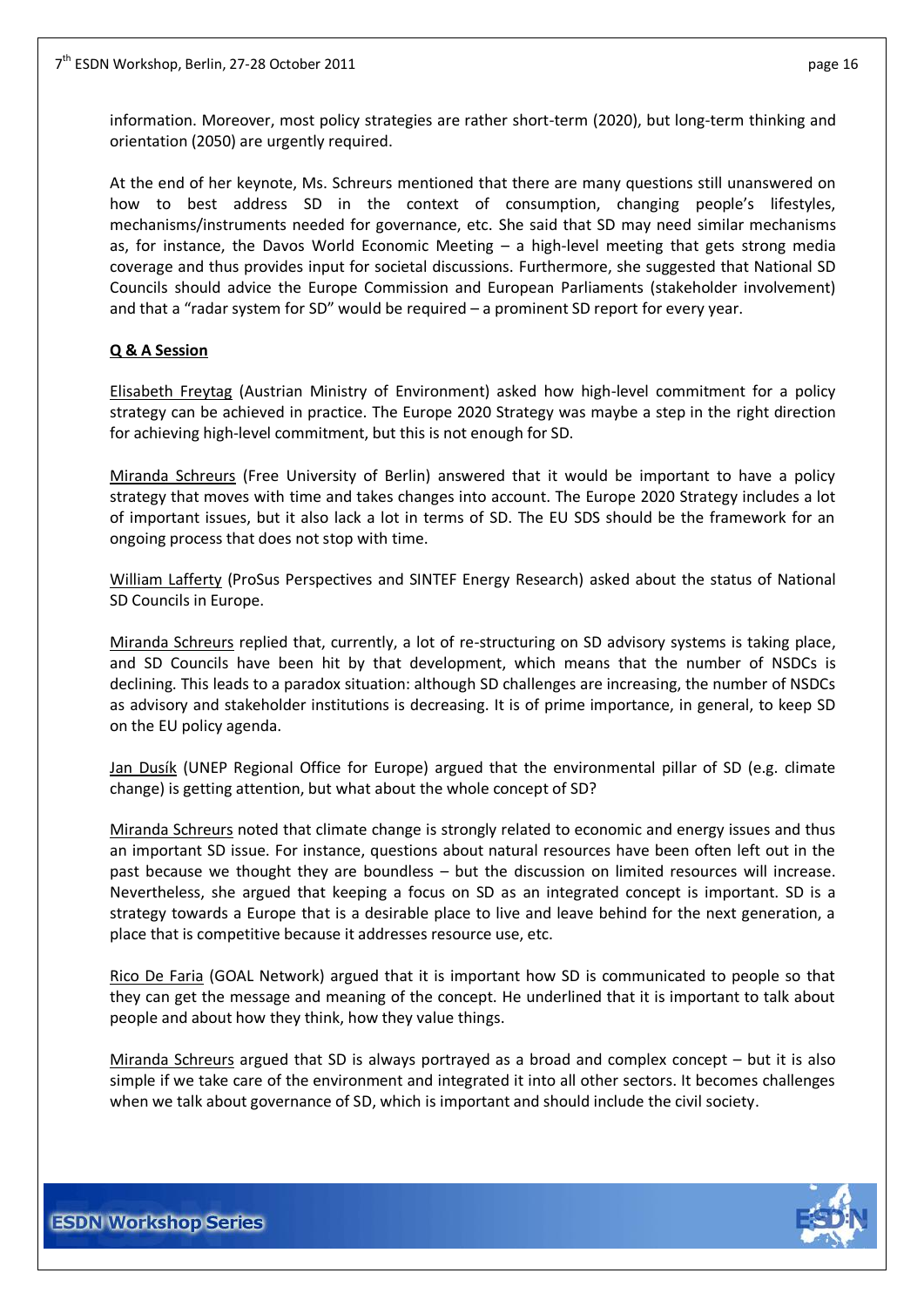Jörg Mayer-Ries (German Ministry of Environment), in summarizing the keynote and Q&A, pointed out the need for reflecting planetary boundaries in SD policy and governance, the importance of designing policy strategies as learning cycles (e.g. the EU SDS needs to be developed into a learning strategy that can evolve with societal challenges), and the communication of SD to politicians and civil society.

## <span id="page-16-0"></span>**Parallel discussion groups**

As introduction to the parallel discussion groups, **Elisabeth Freytag** (Austrian Ministry of Environment) and **Jörg Mayer-Ries** (German Ministry of Environment) mentioned that the objective is to go into more detail on the basis of what was discussed on day 1. Discussion should focus on (a) the necessary mechanisms, principles and institutions for SD governance in Europe, and (b) the role of the ESDN in SD governance (e.g. delivering informal progress reports, support peer reviews, organise SD coordinators meetings, etc.). Based on a matrix developed by Jörg Mayer-Ries, the participants were invited to split into parallel discussion groups and discuss the pre-filled matrix and add new items. Please find the matrix, including the results of the discussion groups, below.

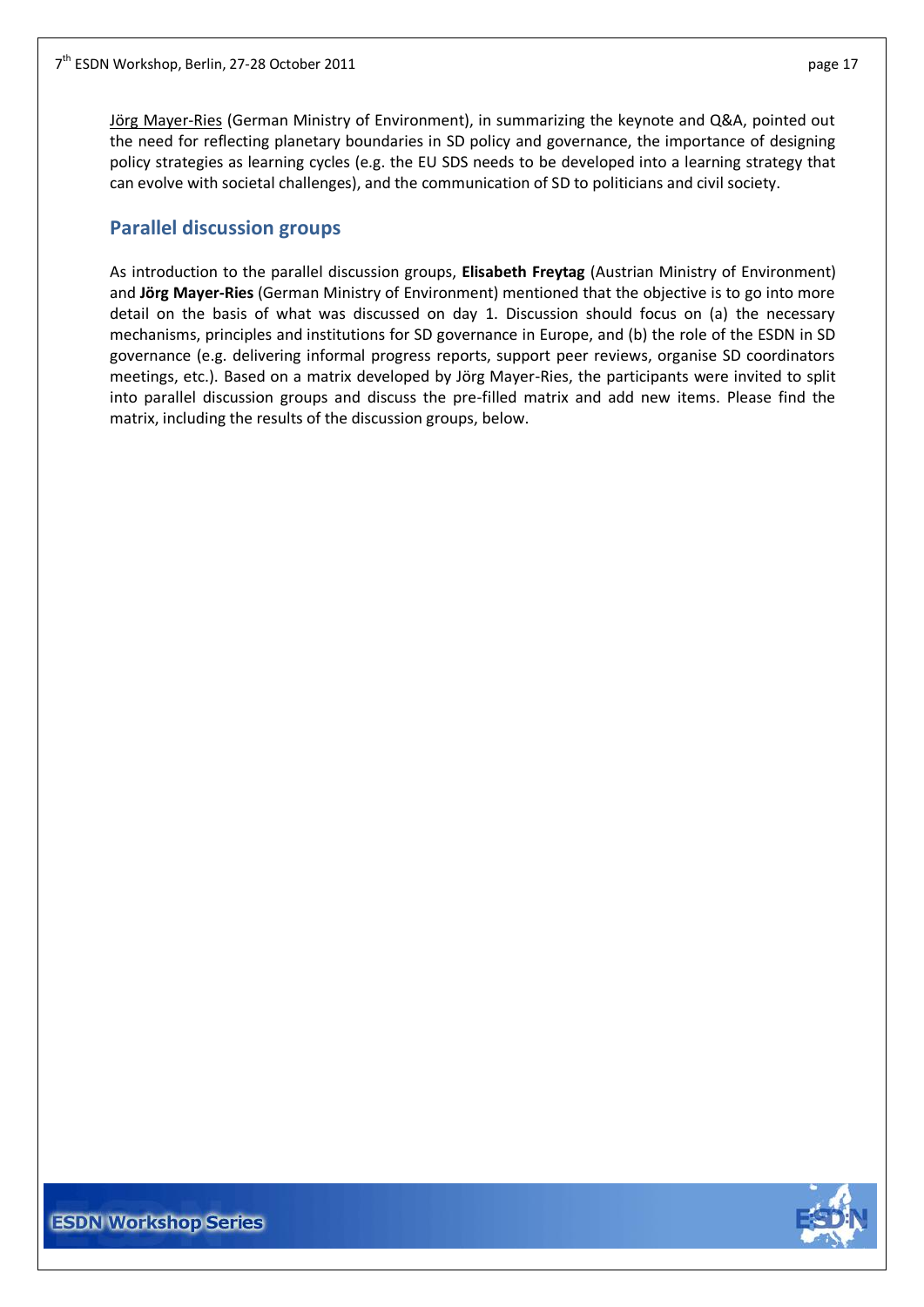#### 7<sup>th</sup> ESDN Workshop, Berlin, 27-28 October 2011 **business and the entity of the entity of the entity of the entity of the entity of the entity of the entity of the entity of the entity of the entity of the entity of the en**

|                                        |                                | <b>EU Government</b>   | <b>EU Government</b>    | <b>European</b>       | <b>Member States</b>   | <b>Member States</b>  | <b>Other</b>                   |
|----------------------------------------|--------------------------------|------------------------|-------------------------|-----------------------|------------------------|-----------------------|--------------------------------|
|                                        |                                | <b>Commission</b>      | Parliament,<br>Council, | <b>Non-Government</b> | <b>Government</b>      | <b>Non-Government</b> | levels/actors<br>UN, Regional, |
|                                        |                                |                        |                         |                       |                        |                       |                                |
|                                        | <b>Vertical Integration</b>    | - SDS Coordinators     | - Committee of the      |                       | - SDS Coordinators     |                       | - Committee of the             |
|                                        |                                | Group/Network          | Regions (CoR)           |                       | Group/Network          |                       | Regions (CoR)                  |
|                                        |                                | (constitutional        |                         |                       | - SD Network of MPs    |                       |                                |
|                                        |                                | meeting with SD        |                         |                       | (e.g. Globe-Europe)    |                       |                                |
|                                        |                                | champions from EP,     |                         |                       |                        |                       |                                |
|                                        |                                | EC, ESDN, EEAC         |                         |                       |                        |                       |                                |
|                                        | <b>Top level commitment</b>    | - Secretariat for SD   | - Permanent SD WG       |                       | - SD as goal in all    |                       |                                |
|                                        |                                | network                | within Council's        |                       | European National      |                       |                                |
|                                        |                                | - Inclusion of SD in   | structure               |                       | Constitutions          |                       |                                |
|                                        |                                | the European           |                         |                       | - National cross-party |                       |                                |
|                                        |                                | Semester               |                         |                       | consensus on SD        |                       |                                |
|                                        |                                | - SD input by relevant |                         |                       |                        |                       |                                |
|                                        |                                | DGs to European        |                         |                       |                        |                       |                                |
|                                        |                                | Semester               |                         |                       |                        |                       |                                |
|                                        |                                | - Stronger             |                         |                       |                        |                       |                                |
|                                        |                                | commitment of EC       |                         |                       |                        |                       |                                |
|                                        |                                | Commissioners          |                         |                       |                        |                       |                                |
|                                        | <b>Target setting</b>          | towards SD             |                         |                       |                        |                       |                                |
|                                        | <b>Target Monitoring</b>       |                        | - Using Eurostat        | - Strengthening role  |                        |                       |                                |
|                                        | (Indicators)                   |                        | "Citizens guide" to     | of the Joint Research |                        |                       |                                |
|                                        |                                |                        | measure SD              | Center (JRC), EEA and |                        |                       |                                |
|                                        |                                |                        |                         | Eurostat in SD        |                        |                       |                                |
|                                        |                                |                        |                         | indicator work        |                        |                       |                                |
| Mechanisms                             | <b>Ex post Policy</b>          |                        | - Stronger              |                       | - Progress Reports     |                       | - ESDN Review of               |
|                                        | <b>Evaluation</b>              |                        | involvement of Court    |                       | - Stronger             |                       | EU-SDS (based on               |
|                                        |                                |                        | of Auditors (SD         |                       | involvement of Court   |                       | <b>MS Progress</b>             |
|                                        |                                |                        | auditing)               |                       | of Auditors (SD        |                       | Reports)                       |
|                                        |                                |                        |                         |                       | auditing)              |                       |                                |
|                                        |                                |                        |                         |                       | - Peer reviews using   |                       |                                |
|                                        |                                |                        |                         |                       | OECD                   |                       |                                |
|                                        |                                |                        |                         |                       | work/structures        |                       |                                |
|                                        |                                |                        |                         |                       | (potential role for    |                       |                                |
|                                        |                                |                        |                         |                       | ESDN)                  |                       |                                |
|                                        | <b>Focusing</b>                |                        |                         |                       |                        |                       |                                |
|                                        | <b>Horizontal Integration,</b> | - Interdepartmental    | - SD Council at the     |                       |                        |                       |                                |
|                                        | <b>Trade-off</b>               | European Semester      | European Parliament     |                       |                        |                       |                                |
|                                        |                                |                        | - Revitalization of     |                       |                        |                       |                                |
|                                        |                                |                        | EPRG (Environmental     |                       |                        |                       |                                |
|                                        | <b>Impact assessment</b>       |                        | Policy Review Group)    |                       |                        |                       |                                |
|                                        | <b>Financial Markets</b>       |                        |                         |                       |                        |                       |                                |
|                                        | <b>Regulation</b>              |                        | - Directives and rules  |                       |                        |                       |                                |
|                                        |                                |                        | to strengthen SD in     |                       |                        |                       |                                |
|                                        |                                |                        | general                 |                       |                        |                       |                                |
|                                        |                                |                        |                         |                       |                        |                       |                                |
|                                        | De-<br>Environmentalisation    |                        |                         |                       |                        |                       |                                |
|                                        | <b>VS</b>                      |                        |                         |                       |                        |                       |                                |
|                                        | Environmentalisation           |                        |                         |                       |                        |                       |                                |
|                                        | <b>Defining Ecological</b>     | - Apply Ecological     |                         |                       |                        |                       |                                |
|                                        | <b>Limits</b>                  | Footprint method       |                         |                       |                        |                       |                                |
|                                        | International Justice,         |                        | - Regulations and       |                       |                        |                       |                                |
|                                        | <b>Poverty</b>                 |                        | directives to           |                       |                        |                       |                                |
|                                        |                                |                        | strengthen              |                       |                        |                       |                                |
|                                        |                                |                        | international justice   |                       |                        |                       |                                |
|                                        | Democracy,                     |                        |                         | - Establishment of    |                        | - Stronger role for   | - Usage of social              |
|                                        | Participation,                 |                        |                         | European SD Council   |                        | <b>NSDC</b>           | media of SD                    |
|                                        | <b>Transparency</b>            |                        |                         |                       |                        | - NSDCs disseminate   | debates and                    |
|                                        |                                |                        |                         |                       |                        | SD best-practice at   | awareness raising              |
|                                        |                                |                        |                         |                       |                        | Rio+20 and            |                                |
| concerning specific Issues, Principles |                                |                        |                         |                       |                        | preparatory events    |                                |
|                                        | <b>Good Governance</b>         | - SD Management        |                         |                       |                        |                       |                                |
|                                        |                                | rules (targets and     |                         |                       |                        |                       |                                |
|                                        |                                | indicators)            |                         |                       |                        |                       |                                |
|                                        | Europe 2020                    |                        |                         |                       |                        | - NSDC inputs to      |                                |
|                                        | implementation                 |                        |                         |                       |                        | <b>NRPs</b>           |                                |

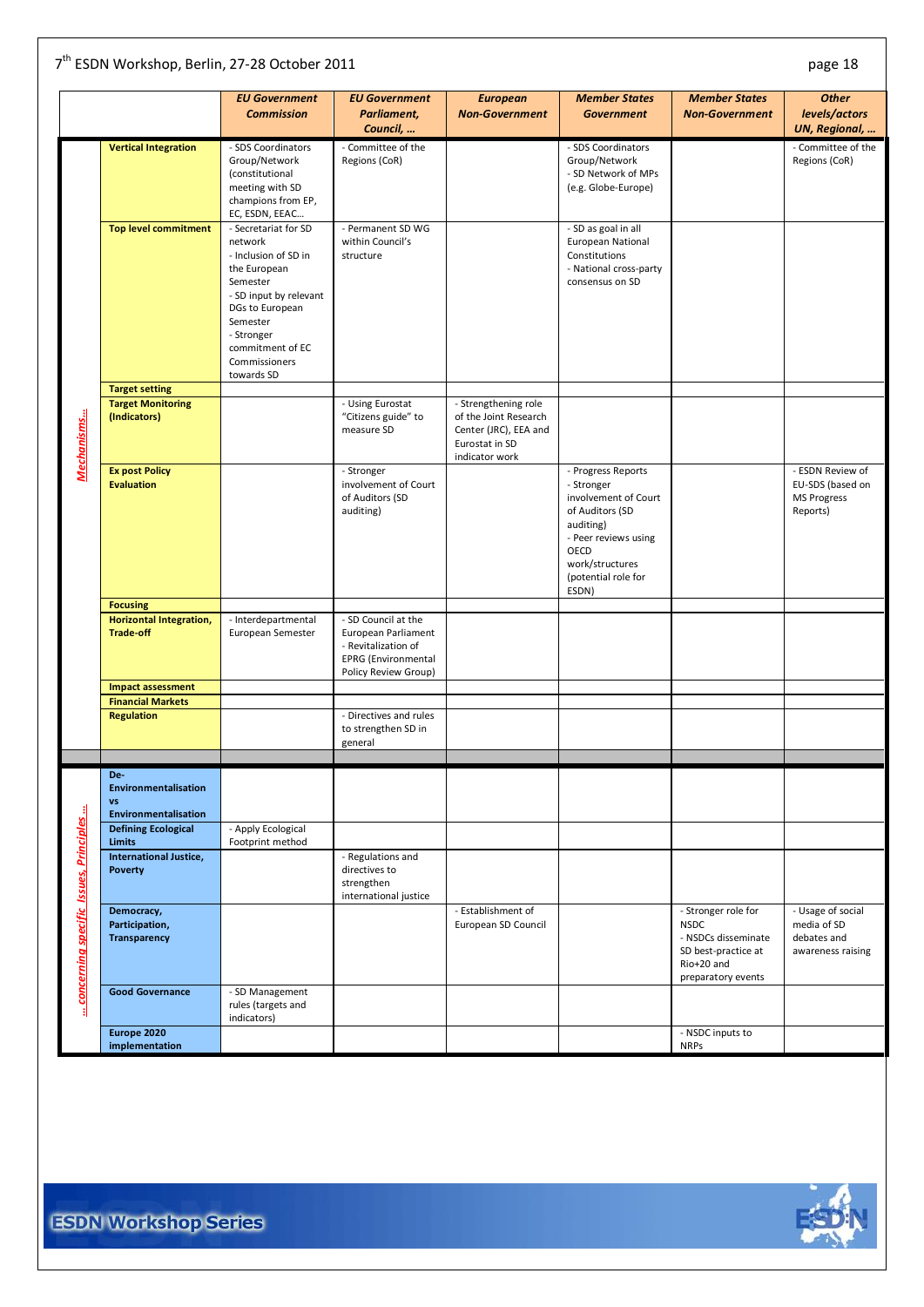## <span id="page-18-0"></span>**Plenary Discussion**

Jan De Smedt (EEAC) suggested that National SD Councils should, on the national level, provide comments on the National Reform Programmes (NRPs) that aim to implement the Europe 2020 Strategy in the Member States. This could open NRPs towards environmental and social issues and allow for a more pronounced cross-sectoral approach of NRPs.

Claudia Kabel (German NGO Forum on Environment and Development) argued that in her discussion group, the importance of regulations, rules and directives was intensively discussed. A legal framework for SD from the EU level could put pressure on Member States for implementing SD policy. In addition, management rules and structures on how to operationalize SD would be necessary for the public administration. Moreover, she mentioned that the Ecological Footprint was found a useful indicators for SD and that the role of social media in communicating SD to the broader public should not be underestimated.

Tim Bogaert (Belgian Federal Public Planning Service for Sustainable Development) said that what we do on SD needs to be communicated to the public, and this communication needs to be part of the EU SDS process. Moreover, he argued that an SD coordinators network needs to be given a higher profile and that the services of such a network need to be clarified. He suggested that the ESDN brings together people for a "radar of SD" on the European level. Currently, a lot happens on an ad-hoc basis, but a systematic approach of integrating SD in EU policy-making after Rio+20 should provide a new impetus for SD governance in Europe. In addition, he argued for a constitutional meeting of SD policy-makers after Rio+20.

William M. Lafferty (ProSus Perspectives and SINTEF Energy Research) pointed out that more push for a review of the EU SDS need to be made, possibly by the ESDN. He argued that is says a lot about the European Commission that it has not submitted anything to the Rio+20 zero document (deadline for submissions is 1 November).

Erzsébet Gergely (Hungarian Ministry of Rural Development) suggested that the ESDN could initiate a meeting of European Commission officials to organise a communication campaign for SD before the Rio+20 Conference.

Viktoria Bolla (Eurostat) informed the participants that the Eurostat EU SDS Monitoring Report will be published in autumn 2011. In 2012, two important documents will be released by Eurostat: a citizens' guide about the EU SDS and an assessment of SD achievements over the last 20 years in Europe as part of the preparation for Rio+20.

Jan-Gustav Strandenaes (ANPED) argued that a formal mechanism for integrating civil society in the EU policy machinery on SD is necessary. He also informed the participants that many developing countries try to revive their National SD Councils, and input/best practice experiences from Europe would be welcome.

Jan Dusík (UNEP Regional Office for Europe) pointed out that a side event in Rio for National SD Councils is not ideal. However, there is regional preparatory meeting in Geneva in December 2011 that would be better suited for a side event.

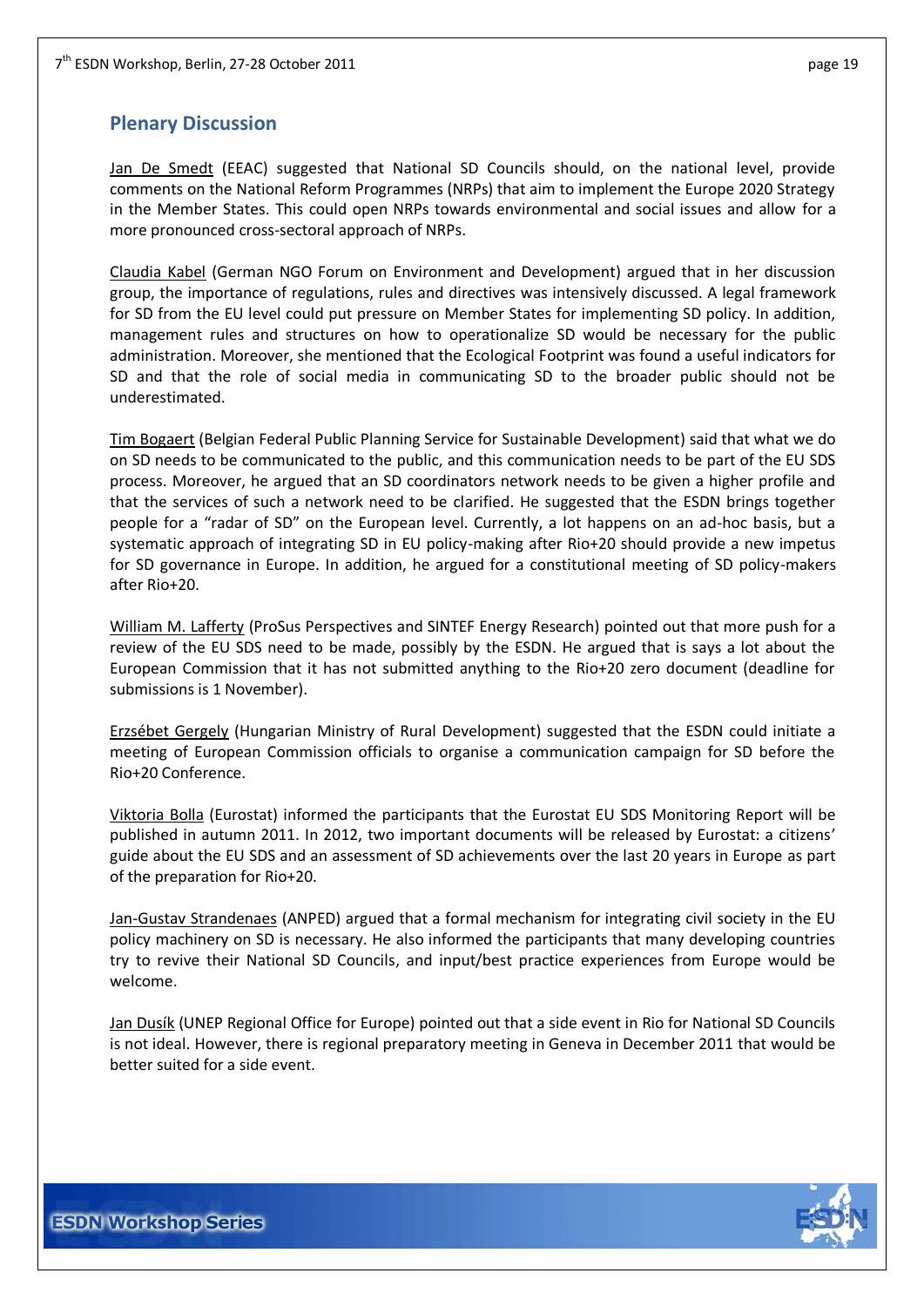Sauli Rouhinen (Finnish Ministry of Environment) said that there is not one model for National SD Councils – they have different roles and models. Therefore, it would be useful to have an overview of differences, similarities and best practice examples from the EEAC.

## <span id="page-19-0"></span>**Reflection on the Workshop and next steps**

Several issues were mentioned by the participants when reflecting on the workshop:

- Participants found the workshop very interesting and useful. It was suggested to broaden the scope of participants to other departments and sectors, e.g. persons responsible for NRPs in the Member States.
- The information provided and the exchange of experiences organised was very useful for the participants. It is an added-value of the ESDN to organise the exchange with the European Commission on SD issues.
- It was interesting to see a positive yet critical view on what is going on regarding SD governance in Europe.
- The working groups and interactive discussions were found to be important for exchange and useful to gain new ideas.
- Suggestions were made that ESDN gets involved in the Rio+20 preparations and that social media (e.g. Facebook) is increasingly used by ESDN.

In concluding the workshop, **Elisabeth Freytag** (Austrian Ministry of Environment) informed the participants that the ESDN Steering Group will talk to the Council Secretariat about the EU SDS review. In addition, the ESDN Steering Group will write a letter to Catherine Day to inform her about the workshop results and views of the ESDN on SD governance in Europe. Generally, when no EU SDS review will take place and the strategy is not renewed, the ESDN will engage in bringing more SD into the Europe 2020 Strategy process. Overall, the ESDN focuses on SD governance in Europe and will continue to make sure that SD plays an important role in the EU.

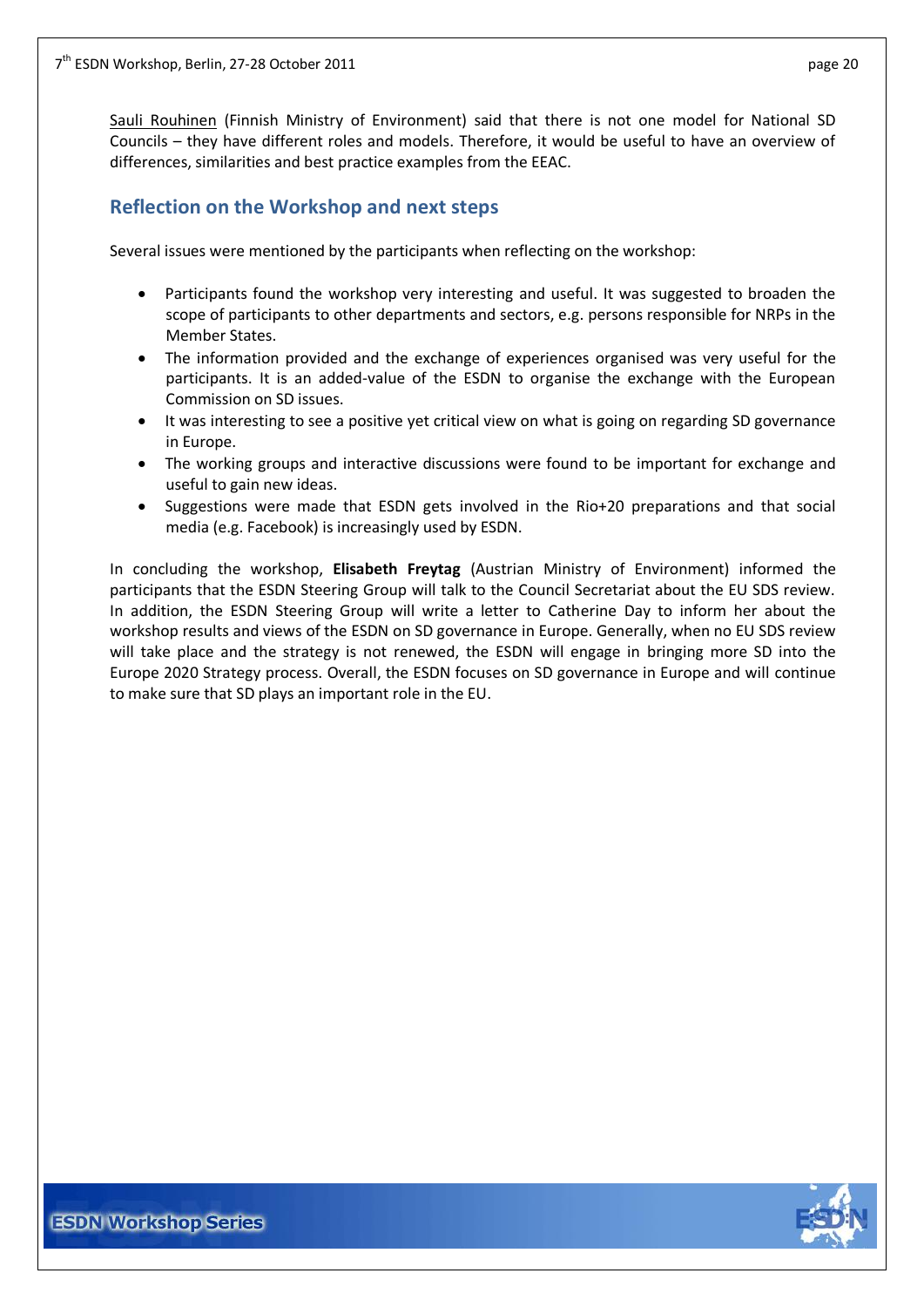# <span id="page-20-0"></span>**Annex 1: List of participants**

| No.            | <b>Name</b>                | Institution                                         | <b>Country</b>     |
|----------------|----------------------------|-----------------------------------------------------|--------------------|
| $\mathbf{1}$   | Bachmann, Günther          | German Council for Sustainable Development (RNE)    | Germany            |
| $\overline{2}$ | Bartus, Gabor              | National Council for Sustainable Development (NFFT) | Hungary            |
| 3              | Bauernfeind, Stefan        | <b>Federal Chancellery</b>                          | Germany            |
| 4              | Berger, Gerald             | <b>ESDN Office</b>                                  | Austria            |
| 5              | Bogaert, Tim               | Federal Public Planning Service for Sustainable     | Belgium            |
|                |                            | Development                                         |                    |
| 6              | Bolla, Viktoria            | Eurostat                                            | Luxembourg         |
| $\overline{7}$ | de Bruijn, Dirk Cornelis   | Ministry of Infrastructure and Environment          | <b>Netherlands</b> |
| 8              | De Faria, Rico             | <b>GOAL Network</b>                                 | Austria            |
| 9              | De Smedt, Jan              | Federal Council for Sustainable Development & EEAC  | Belgium            |
| 10             | Dewitz, Anja               | Federal Ministry for the Environment, Nature        | Germany            |
|                |                            | <b>Conservation and Nuclear Safety</b>              |                    |
| 11             | Doering, Christian         | <b>Federal Foreign Office</b>                       | Germany            |
| 12             | Doeswijk, Lianne           | Council for the Environment and Infrastructure      | Netherlands        |
| 13             | Dusík, Jan                 | <b>UNEP Regional Office for Europe</b>              | Switzerland        |
| 14             | Elliott, Russell           | <b>Countryside Council for Wales</b>                | Wales, UK          |
| 15             | Freytag, Elisabeth         | Ministry of Agriculture, Forestry, Environment and  | Austria            |
|                |                            | Water Management                                    |                    |
| 16             | Gergely, Erzsébet          | Ministry of Rural Development                       | Hungary            |
| 17             | Hamhuis, Dick              | Council for the Environment and Infrastructure      | Netherlands        |
| 18             | Hillebrand, Ron            | Council for the Environment and Infrastructure      | Netherlands        |
| 19             | Hönerbach, Frank           | Federal Ministry for the Environment, Nature        | Germany            |
|                |                            | <b>Conservation and Nuclear Safety</b>              |                    |
| 20             | Johnstone, Duncan          | Secretariat-General, European Commission            | Belgium            |
| 21             | Jung, Andreas              | Committee for SD at the German Parliament           | Germany            |
| 22             | Kabel, Claudia             | German NGO Forum on Environment and Development     | Germany            |
| 23             | Kok, Marcel                | Netherlands Environmental Assessment Agency (PBL)   | Netherlands        |
| 24             | Kramer, Andrea             | German Society for International Cooperation (GIZ)  | Germany            |
| 25             | Lafferty, William M.       | ProSus Perspectives and SINTEF Energy Research AS   | Norway             |
| 26             | Mayer-Ries, Jörg           | Federal Ministry for the Environment, Nature        | Germany            |
|                |                            | <b>Conservation and Nuclear Safety</b>              |                    |
| 27             | Müller-Kraenner,<br>Sascha | The Nature Conservancy in Europe                    | Germany            |
| 28             | Narodoslawsky,             | <b>Graz University of Technology</b>                | Austria            |
|                | Michael                    |                                                     |                    |
| 29             | Nedeljković, Ana           | Office of the Deputy Prime Minister for European    | Serbia             |
|                |                            | Integration                                         |                    |
| 30             | Ooms, Michiel              | Council for the Environment and Infrastructure      | <b>Netherlands</b> |
| 31             | Parts, Keit                | <b>Estonian Government Office</b>                   | Estonia            |
| 32             | Paulini, Inge              | German Advisory Council on Global Change            | Germany            |
| 33             | Pearce, Catherine          | World Future Council                                | Belgium            |
| 34             | Pedersen, Thomas           | Ministry of Environment                             | Denmark            |